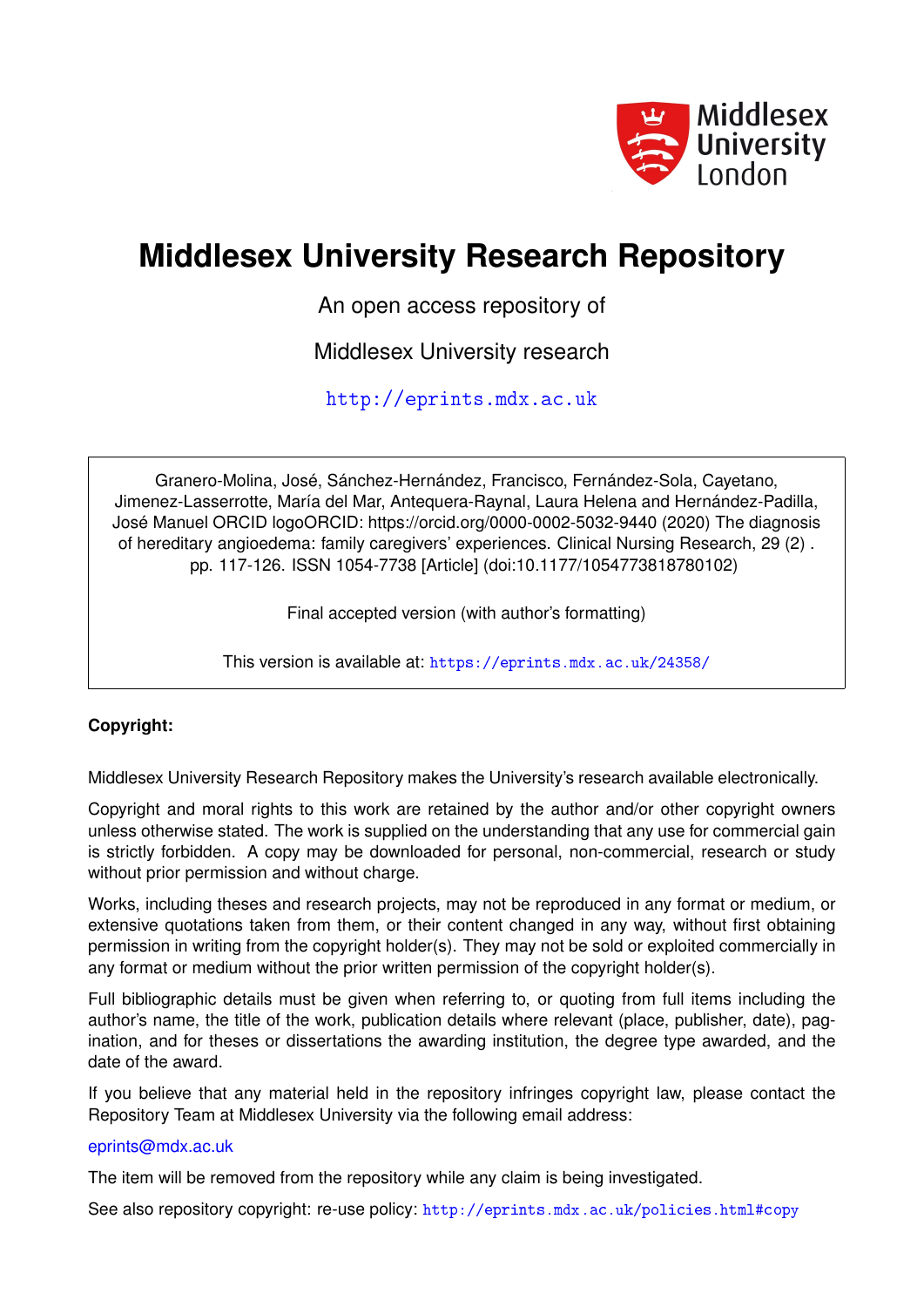### **THE DIAGNOSIS OF HEREDITARY ANGIOEDEMA: FAMILY CAREGIVERS'**

### **EXPERIENCES.**

Granero-Molina, J., Sánchez-Hernández, F., Fernández-Sola, C., Jimenez-Lasserrotte, MM., Antequera-Raynal, LH., Hernández-Padilla, JM. (2018) The Diagnosis of Hereditary Angioedema: Family Caregivers' Experiences. *Clinical Nursing Research*. (Published online first). DOI: https://doi.org/10.1177/1054773818780102

### **Abstract**

The aim of this study was to understand the experiences of family caregivers in the process of diagnosing hereditary angioedema. An interpretive and qualitative research methodology based on Gadamer's philosophical hermeneutics was carried out. Data collection took place between May 2015 and August 2016 and included a focus group and in-depth interviews with 16 family caregivers. Two themes define the experiences of family caregivers: 'Family life focuses on identifying the problem' and 'Discovering and coping with a complex diagnosis'. The process of diagnosis generates fear, anxiety, uncertainty and incomprehension. Family caregivers are the main support for patients diagnosed with hereditary angioedema. As they share in the patients' suffering, they need a diagnosis to be established in order to be able to cope with the disease and offer support. Family health nurses can contribute to improving the coping process in this phase of the disease.

### **Keywords**

Hereditary angioedema, family caregivers, rare diseases, phenomenology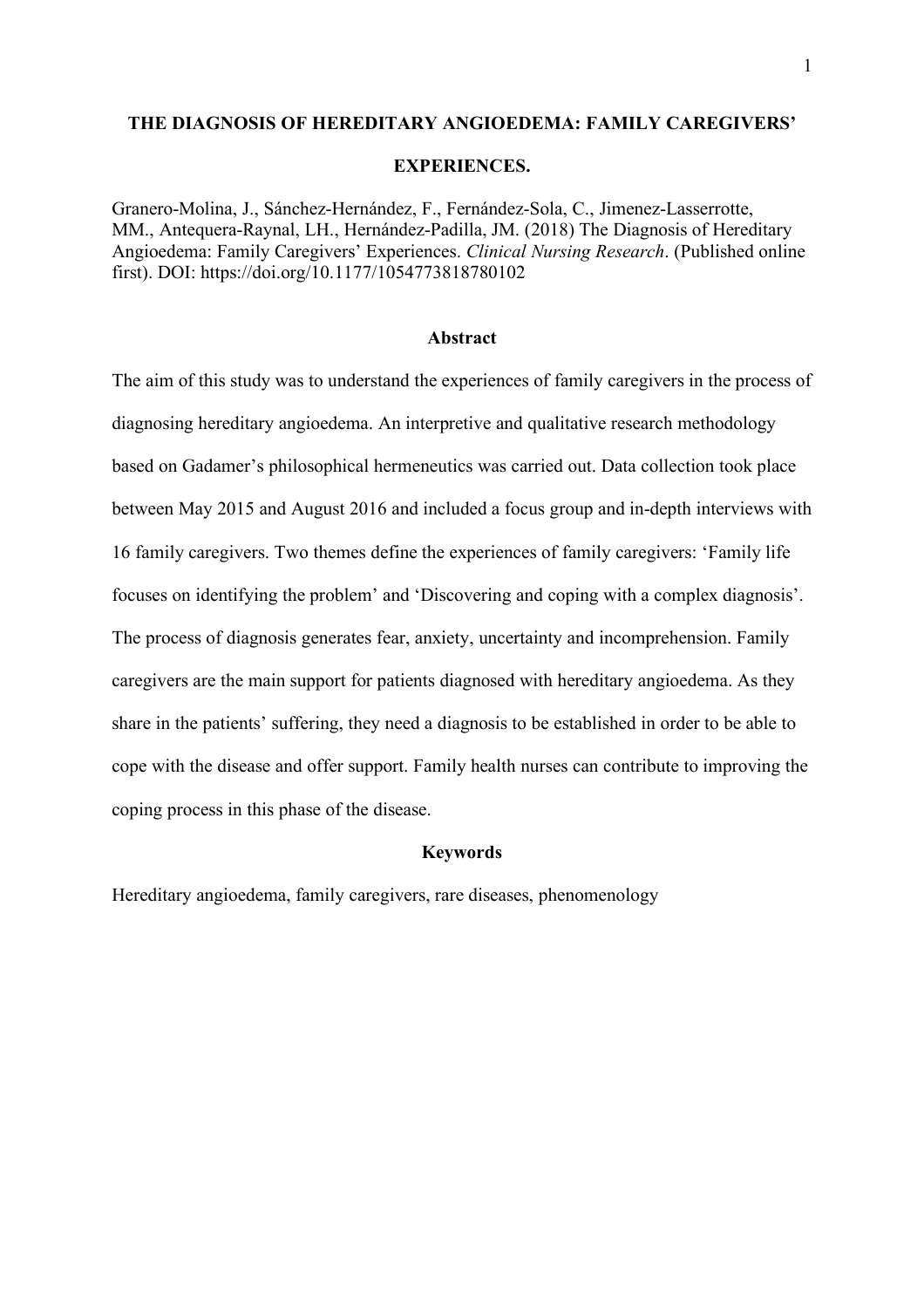### **Introduction**

Hereditary angioedema due to C1 inhibitor deficiency (HAE) is a genetic condition caused by a decreased synthesis or functionality of the C1 esterase inhibitor (C1INH) (Triggianese et al., 2015). HAE is considered a rare disease and its worldwide prevalence varies between 1:10,000 and 1:50,000 (Caballero et al., 2013; Li et al., 2015). In Spain, a prevalence of 1.09 cases/100,000 inhabitants has been reported (Prior et al., 2012). Currently, HAE is considered to be an under-diagnosed condition that can be unknown to doctors, nurses and other healthcare professionals (Otani et al., 2017). Furthermore, the management of HAE in clinical practice varies depending on whether or not patients remain asymptomatic or suffer sudden, recurrent, unpredictable and life-threatening attacks (Prior et al., 2012).

HAE can be associated with physical symptoms such as skin, gastrointestinal and respiratory edema (Betschel et al., 2014), pain, diarrhea and vomiting (Hofman et al., 2016). It can also cause psychological disorders such as fear, anxiety and depression (Macginnitie, 2014). HAE is difficult to diagnose and the specific treatment options are limited (Li et al., 2015), which added to the sudden nature of the attacks, can affect people's quality of life throughout all stages of the disease (Prior et al., 2015). The effects of HAE on patients' lifestyle and biopsychosocial health also affect their family caregivers (Bygum et al., 2015). Although HAE has been studied in families at the clinical, immunological and hereditary level (Triggianese et al., 2015), the experience of family caregivers during the diagnostic process has not been fully explored yet.

#### **Background**

HAE is a hereditary disease of a dominant autosomal nature. A child whose mother or father suffers from HAE has a 50% chance of suffering from it too. HAE is classified into Type I (80-85% of cases, low levels of C1INH and reduced functionality) and Type II (15-20% of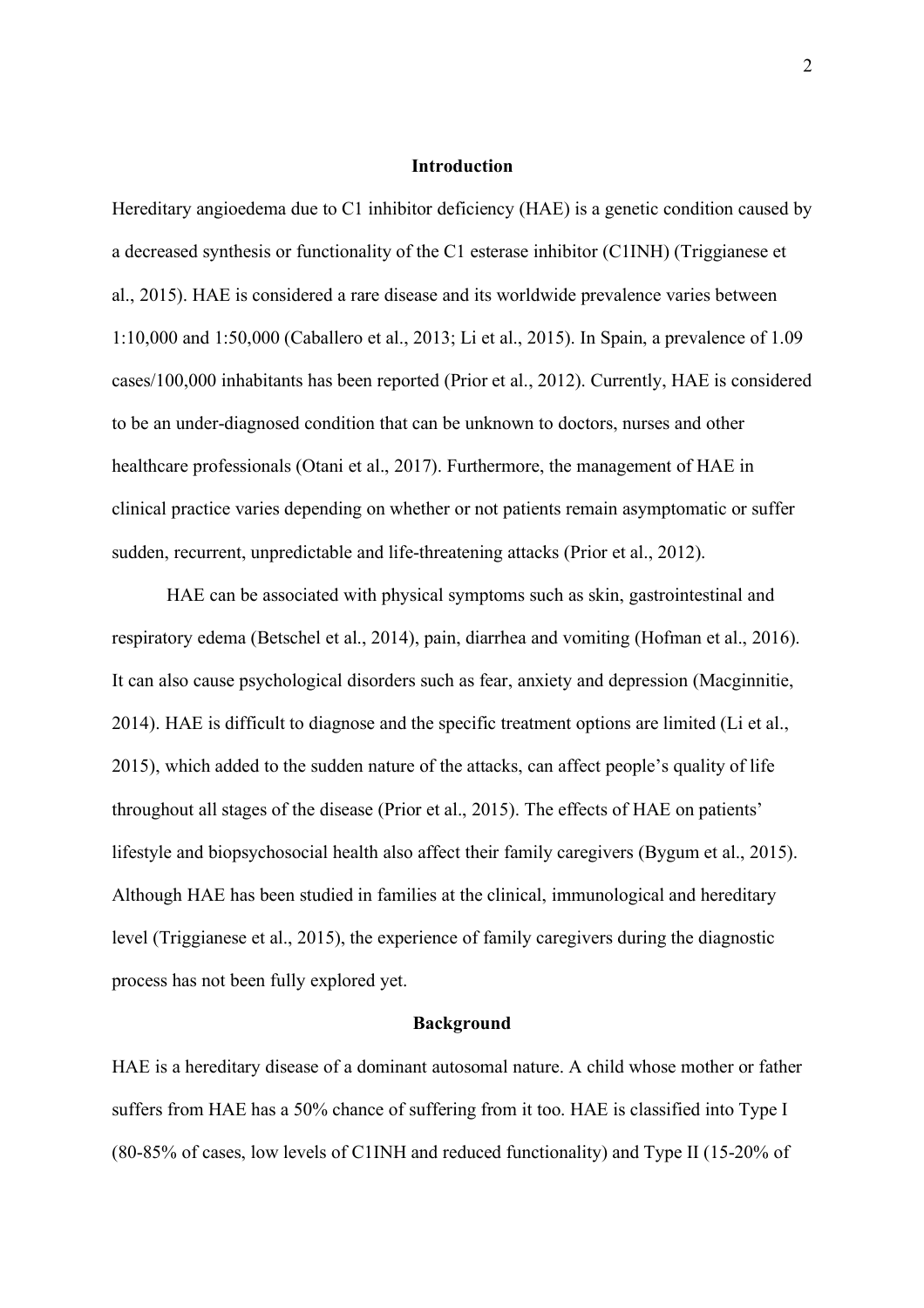cases, normal or elevated levels of C1INH and low functionality) (Bonner et al., 2015; Hofman et al., 2016; Sánchez et al., 2015; Triggianese et al., 2015). HAE episodes are characterized by subcutaneous edema in the skin, the gastrointestinal tract and the upper respiratory tract (Betschel et al., 2014; Bygum et al., 2015; Lasek-Bal, Holecki, Handzlik-Orlik, Smertka, & Duława, 2015). This can cause disfiguration, pain and difficulties in carrying out daily living activities (Bygum et al., 2015; Gomide et al., 2013; Lumry, Miller, Newcomer, Fitts, & Dayno, 2014). Patients may also experience spasms, colic pain, vomiting and diarrhea. (Hofman et al., 2016; Macginnitie, 2014). The main cause of HAE mortality is the obstruction of the upper respiratory tract by laryngeal edema (Arkuszewski, Meissner, & Szram, 2015; Longhurst et al., 2016; MacBeth, Volcheck, Sprung, & Weingarten, 2016). In patients diagnosed with HAE, physical symptoms are often associated with psychological problems such as depression or anxiety (Aabom, Andersen, Perez-Fernández, Caballero, & Bygum, 2015; Valle, França, Campos, & Sevciovic, 2011) hence the need for exploring corporality disorders, stigma (Sánchez et al., 2015), self-management (Bonner et al., 2015), coping mechanisms and social and family support (Aygören-Pürsün et al., 2014).

Although research on rare diseases has traditionally focused on patients' experiences, HAE also affects family caregivers (Årestedt, Persson, & Benzein, 2014; Deek et al., 2016; Rosland & Piette, 2010). Throughout the whole disease process, patients share experiences of symptoms, risks, treatment, self-care and healthcare demands with their family caregivers (Årestedt, Benzein, & Persson, 2015; Cicardi et al., 2012; Rosland & Piette, 2010). Therefore, family caregivers constitute a fundamental source of support for the effective management of HAE (Bott, Kapp, Johnson, & Magno, 2009). Offering such support implies having to deal with the visual impact of the sudden swelling attacks, deciding when it is appropriate to seek medical help, administering an injection in life-threatening situations, and taking on additional responsibilities at home (Bygum et al., 2015). Additionally, until the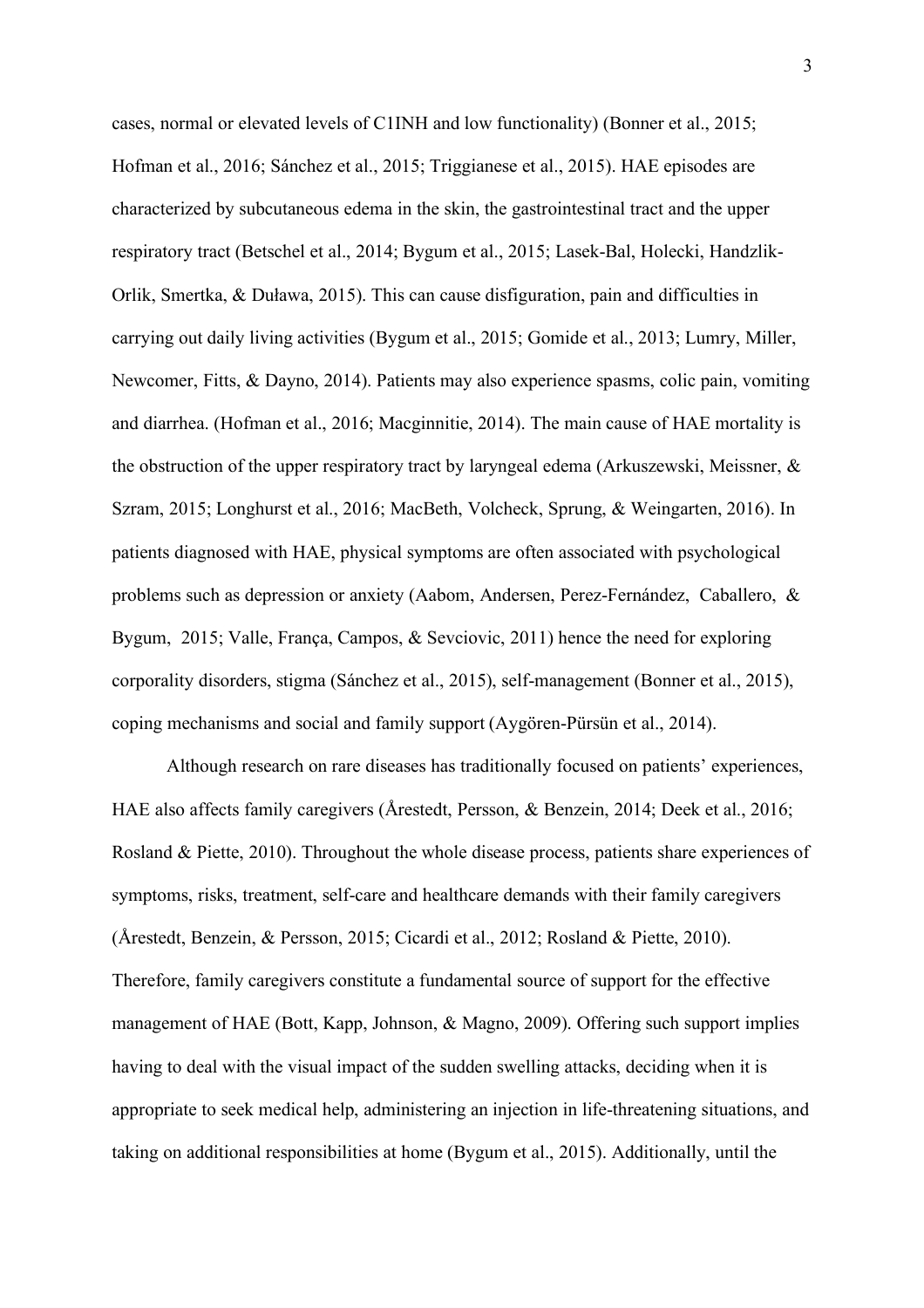final diagnosis is established, family caregivers go through a long search process (Jaradat et al., 2016) in which they have to learn to recognise the symptoms of HAE (Rosland, Heisler, & Piette, 2012) and to effectively manage emotions and social relationships (Dos Santos, Santos, & De Montigny, 2015). As a consequence, family caregivers may experience negative feelings such as stress or guilt (Longhurst & Bygum, 2016), which, in turn, can compromise the quality of life of both patients and relatives (Caballero et al., 2014; Prior et al., 2015). However, despite the physical, psychological and social burden associated with this chronic condition (Dos Santos et al., 2015; Silibello et al., 2016), family caregivers' needs and experiences can go unnoticed (Greenwood, Mackenzie, Cloud, & Wilson, 2010). Although some studies have focused on exploring the relationship between doctors and family caregivers as well as their experiences in the emergency department triage, (Caballero et al., 2014; Lane, Grant & Dougherty, 2012), our literature review shows a scarcity of evidence on family caregivers' experiences during the HAE diagnosis process. Understanding the way they experience this process can help patients and caregivers to develop adaptation strategies, benefit from mutual support, learn to make appropriate use of the resources and cope with the situation (Årestedt et al., 2014; Silibello et al., 2016; Zurynski et al., 2017).

The Family Management Style Framework (FMSF) allows us to conceptualize how family members incorporate managing a chronic disease into the context of their daily lives (Knafl & Deatrick, 2003; Knafl, Deatrick, & Gallo, 2008; Knafl, Deatrick, & Havill, 2012). The three adapted components of the FMSF include: *Definition of the situation surrounding care* (how the caregiver defines the family member with HAE's illness, vulnerabilities and capacities), *The management of care* (goals and philosophy that guide the caregivers' in their role and responsibilities of caring for the family member with HAE), and *Perceived consequences of care* (impact of HAE patient care on family expectations, trajectory and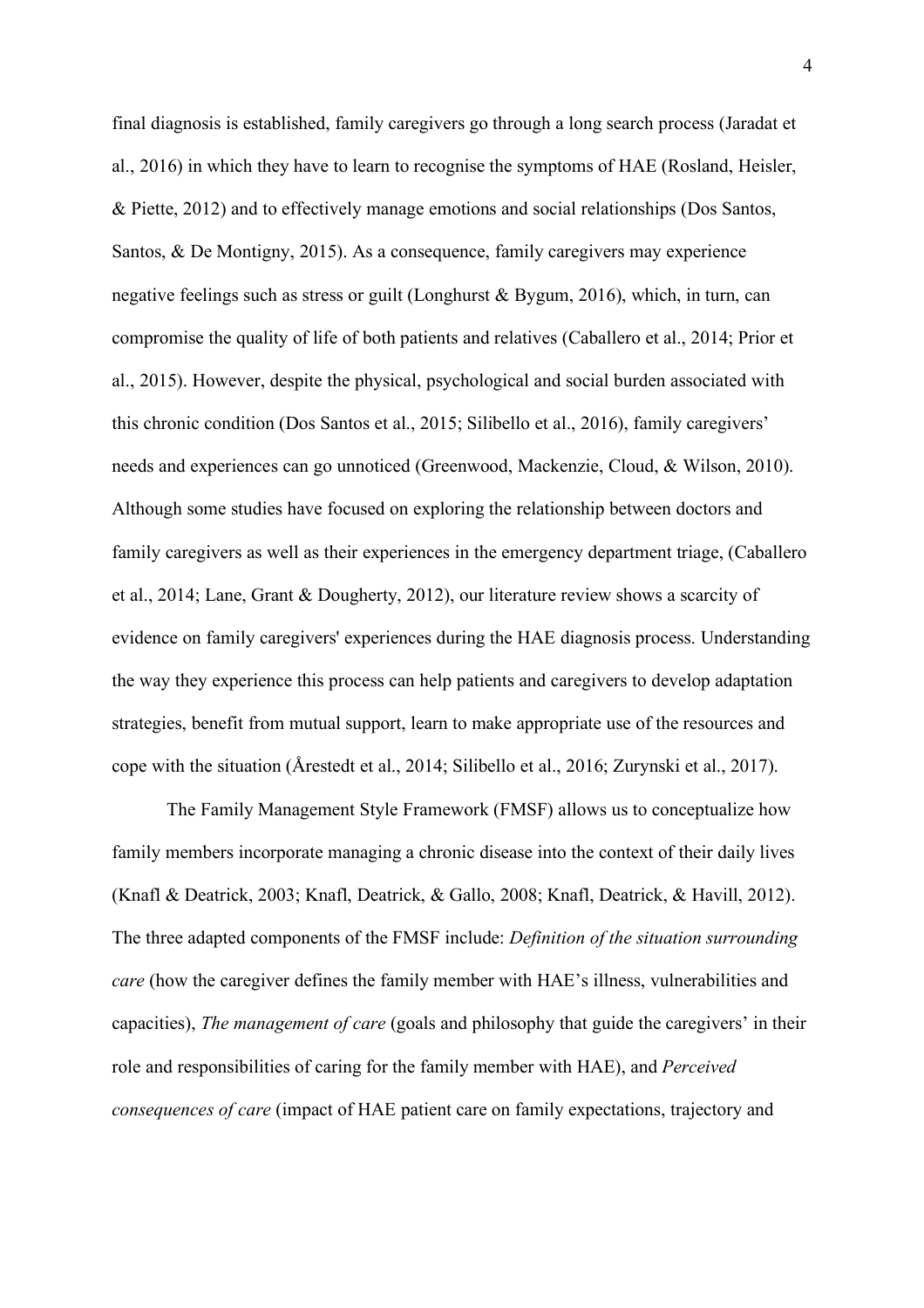functioning). The aim of this study was to understand the experiences of family caregivers in the process of diagnosing HAE.

### **Methods**

### **Study Design**

A qualitative approach based on Gadamer's hermeneutic phenomenology was employed in the processes of data interpretation and analysis (Gadamer, 2005). According to Gadamer's philosophy, human understanding is an interpretive process, which implies a dialogue between the interpreter and the text (or transcription) in a fusion of horizons. Understanding a phenomenon involves acknowledging the present time, our culture and our history (Gadamer 2005, p. 360-377).

### **Participants**

Through convenience sampling, family caregivers of HAE patients were selected. Inclusion criteria were: to be a direct family member and caregiver (father, mother, sibling, offspring or partner) of the patient, to live together or to have lived together for more than 5 years and for the patient to have had more than 2 HAE attacks in the last year. The exclusion criteria were: to refuse to participate in the study and to have been diagnosed with HAE.

# **Data collection**

The study took place in an association of HAE patients. Data collection included a focus group (FG) and in-depth interviews (DI) and it was completed between May 2015 and August 2016. HAE is a rare disease with a large geographical dispersion. The FG was comprised of family caregivers who accepted to discuss and share their experiences about the diagnosis process with other participants. DIs were carried out with those family caregivers who preferred not to share or discuss their experiences with other participants. The FG was comprised of six participants, it had a duration of 57 minutes and it started with the question: "*Can you tell us about your experiences as a family caregiver of a patient diagnosed with*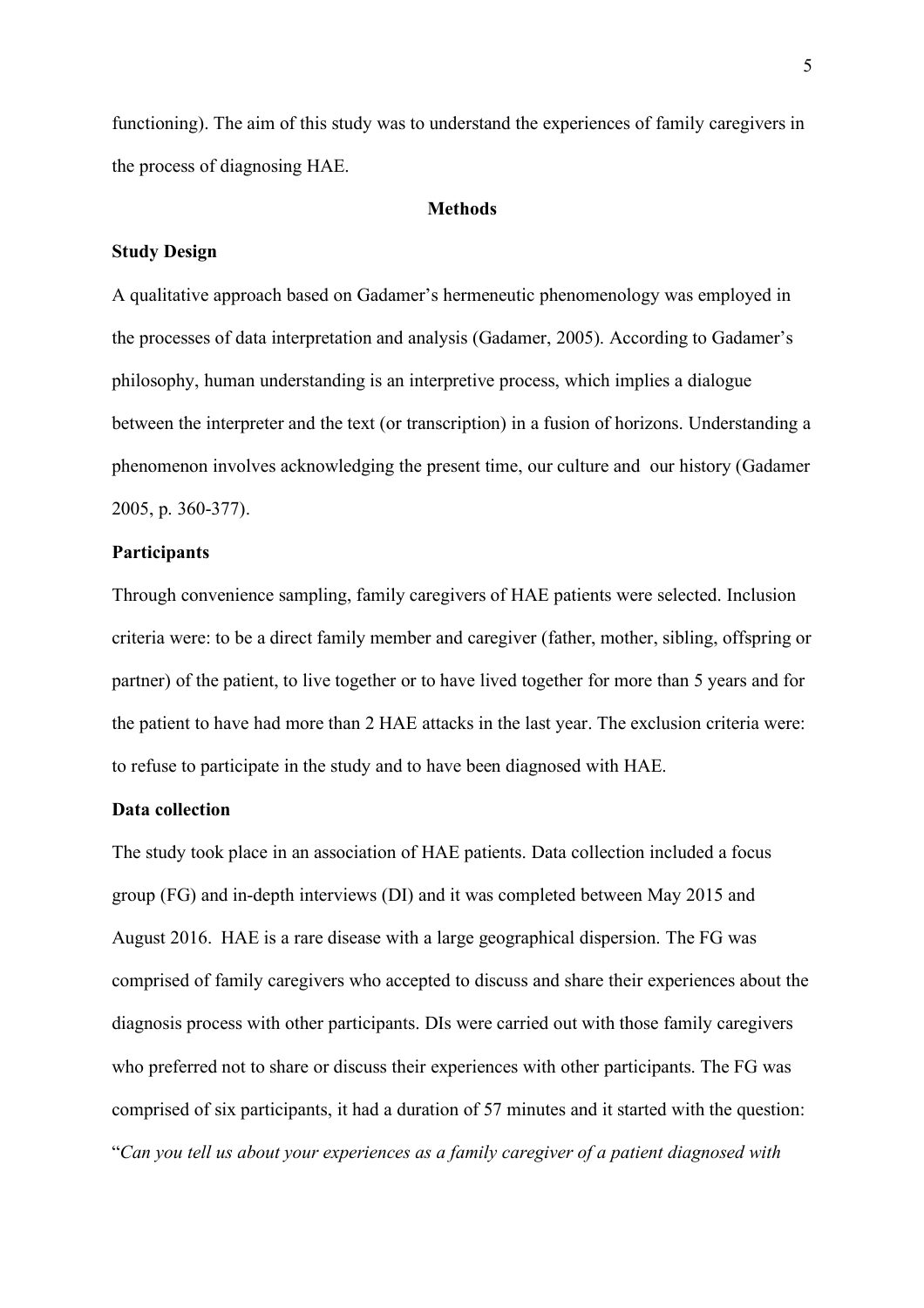*HAE*?" and ended with the question "*Is there anything else you would like to add on the topic*?" Subsequently, 10 in-depth interviews were completed, which allowed for the exploration of emerging themes. All of the interviews were individual, private and lasted an average of 40 minutes. Socio-demographic data of the participants were collected before commencing the interviews. All of the participant responses from the FG and DIs were audio-recorded and transcribed (Green & Thorogood, 2014). The transcriptions were included in a hermeneutic unit and analysed using the software Atlas-ti 7.0. The data collection through interviews were stopped when data saturation was reached.

# **Data Analysis**

A modified form of the stages developed by Fleming, Gaidys, & Robb (2003) was used. In the first step, the relevance of the research question was assessed and the researchers answered the following question affirmatively: '*Can the experiences of family caregivers of HAE patients be studied from the phenomenological hermeneutics?'* The second step was for the researchers to reflect upon their pre-understanding of the disease. One researcher is an HAE patient, while the rest have investigated experiences in chronic diseases. The third step aimed to achieve an in-depth understanding of the phenomenon through dialogue between the researcher and the participants. The researchers verified that the FG and DI data describe the experiences of family caregivers of patients with HAE. New questions emerged such as, *'What role does the family play in the self-care of the patient with HAE?'* The fourth step aimed to understand the phenomenon through dialogue with the text. After reading the transcriptions, the participants' experiences were re-examined together with the researchers' horizons and new questions such as *'What influence does the hereditary nature of HAE have on the family?*' All transcriptions were analysed line by line to reveal the quotes that contributed to the understanding of the phenomenon. Three members of the research team independently performed the data coding. Then, all their interpretations were compared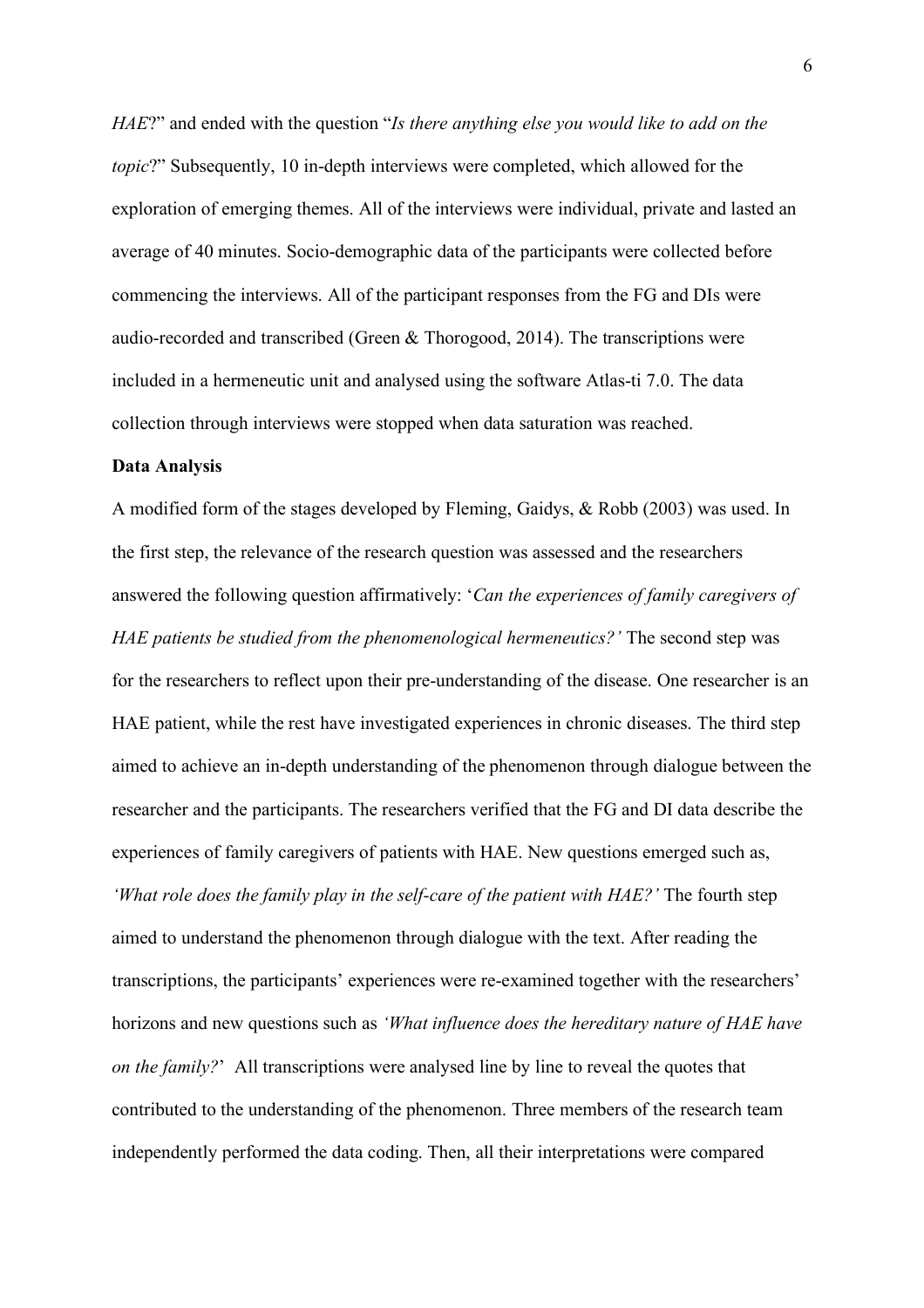amongt them. If the researchers did not agree on a particular unit of meaning, subtheme or theme, this was excluded from the analysis and a more appropriate one was found. The study's themes, sub-themes and units of meaning can be seen in Table 2. Only the most relevant quotes were selected by consensus to be included in the study. In the fifth stage, reliability and rigor of the qualitative data was established. To increase trustworthiness, three researchers analyzed the data separately, discussing the differences until they reached an agreement. Recordings, data analysis and interviews were saved to guarantee dependability. Participants validated the transcription and data analysis. Participants with extensive experience in caring for patients diagnosed with HAE were selected.

### **Ethical considerations**

Patients were contacted to request their relatives' participation. All participants were informed of the study's aim and the voluntary nature of their participation. They also signed an informed consent form before participating. Furthermore, participants were asked for permission to record the conversations and were given access to the results of the study. In order to ensure confidentiality and anonymity, all interviews were given codes. Approval was obtained from the university's Ethics and Research Committee (Number: 25/2017).

# **Results**

The final sample was comprised of 16 family caregivers. Their average age was 45.19 years  $(SD = \pm 12.38$ ; range = 27-67) and the average time passed since their relative had been diagnosed with HAE was 27.87 years. The participants' characteristics are provided in Table 1. Two themes, together with their subthemes and units of meaning, allow the experiences of family caregivers in the process of diagnosing HAE to be understood (Table 2).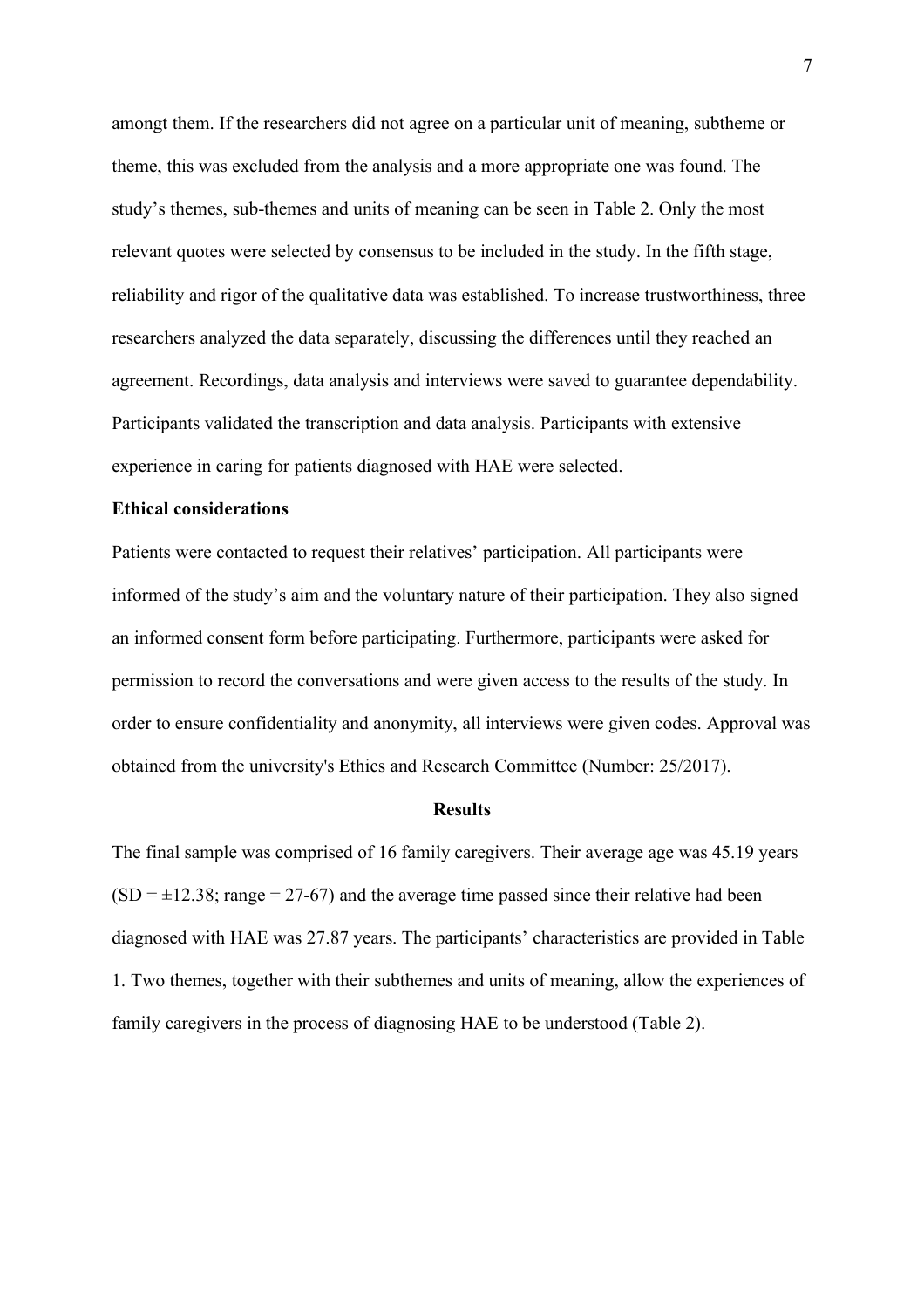# **Table 1**

| Participant     | <b>Sex</b> | Age | HAE(years)     | Relationship   |
|-----------------|------------|-----|----------------|----------------|
| DI1             | Male       | 27  | 9              | <b>Brother</b> |
| DI <sub>2</sub> | Female     | 28  | 12             | Sister         |
| DI3             | Female     | 32  | 15             | Daughter       |
| DI <sub>4</sub> | Female     | 35  | $\tau$         | Wife           |
| DI <sub>5</sub> | Male       | 37  | 14             | Husband        |
| DI <sub>6</sub> | Female     | 42  | 20             | Daughter       |
| DI <sub>7</sub> | Female     | 44  | 24             | Wife           |
| DI <sub>8</sub> | Female     | 55  | 33             | Aunt           |
| DI <sub>9</sub> | Female     | 56  | 32             | Wife           |
| DI10            | Female     | 67  | 48             | Mother         |
| FG1             | Female     | 34  | 3              | Mother         |
| FG <sub>2</sub> | Female     | 46  | $\overline{4}$ | Mother         |
| FG3             | Female     | 49  | 30             | Wife           |
| FG4             | Male       | 51  | 26             | Father         |
| FG5             | Male       | 57  | 33             | Husband        |
| FG6             | Male       | 63  | 40             | Father         |

*Socio-demographic data of the participants (N=16)*

**Note***.* DI = In-depth interview. FG = Focus group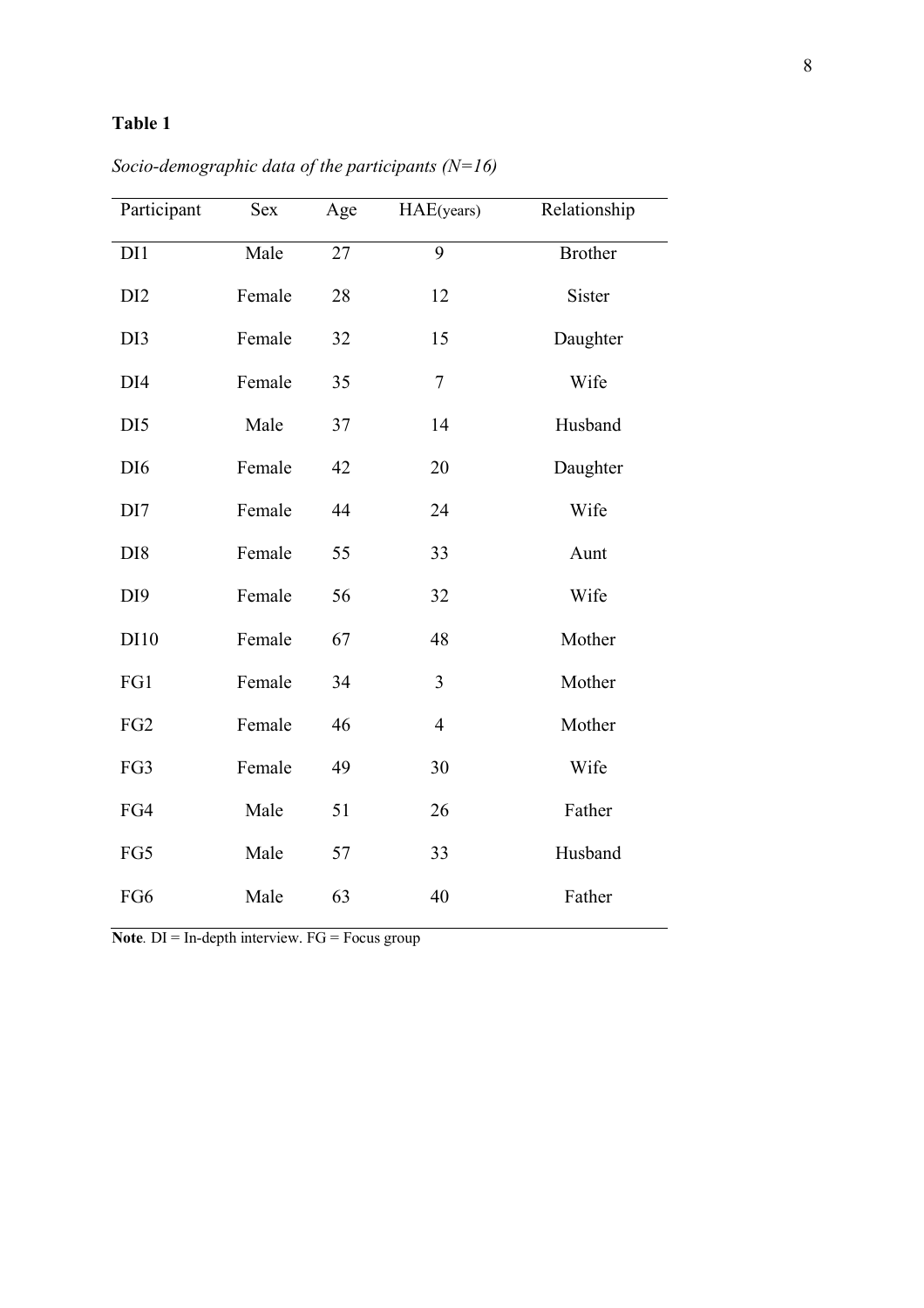# **Table 2**

| Theme           | Subtheme                   | Units of meaning                       |  |
|-----------------|----------------------------|----------------------------------------|--|
| Family life     | The exhausting beginning   | Lack of specificity. Indescribable.    |  |
| focuses on      | of an unknown disease: a   | Unpredictable. Incomprehension.        |  |
| identifying the | torturous road to          | Anguish, despair and bewilderment.     |  |
| problem.        | diagnosis.                 | The need to know. Minimizing           |  |
|                 |                            | importance. Wasting time. Pilgrimage   |  |
|                 |                            | in search of treatment.                |  |
|                 | Living on a knife-edge.    | Fear, insecurity. Rescue medication.   |  |
|                 |                            | Enduring the HAE attacks. Openness     |  |
|                 |                            | and transparency.                      |  |
| Discovering and | Between the professionals' | My son does not swell up because I am  |  |
| coping with a   | lack of knowledge and      | crazy. Lack of medical knowledge.      |  |
| complex         | the stigmatization of the  | Unnecessary interventions. Race        |  |
| diagnosis.      | family.                    | against time.                          |  |
|                 | Managing HAE within        | Relief. Blood ties. The need for care. |  |
|                 | family life.               | They are special people. Stigma.       |  |

*Themes, subthemes and units of meaning.*

# **Family life focuses on identifying the problem**

This theme describes the experiences of family caregivers at the outset of HAE, the vulnerability of the patient and their responsibility in caring for their relative. From the manifestation of the first symptoms, caregivers are immersed in a long, unknown process. They are confused and need to give the problem a label and obtain a final diagnosis.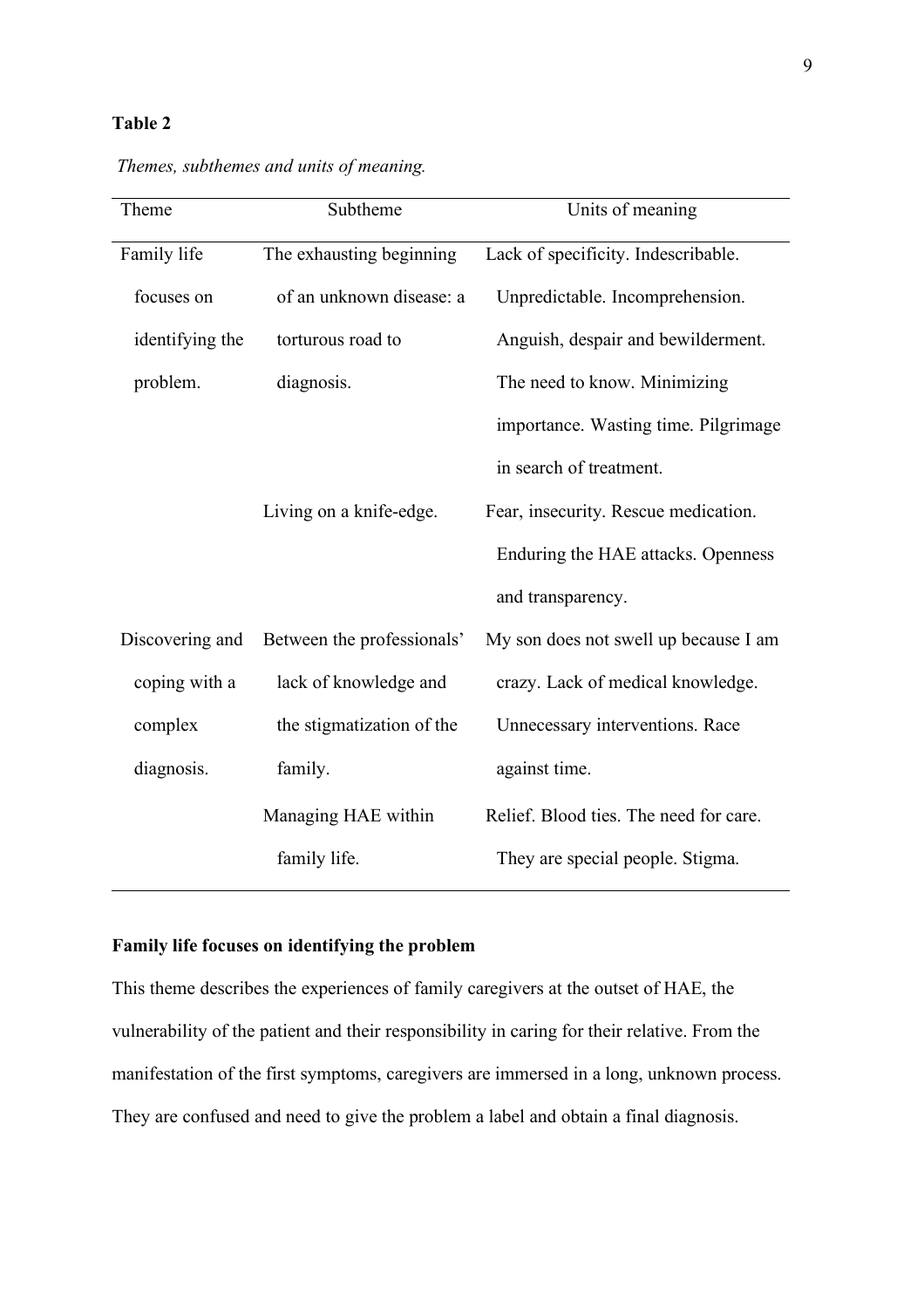### *The exhausting beginning of an unknown disease: a torturous road to diagnosis.*

The participants recognize their concern and they know that something is happening but they cannot find words to define it. HAE starts with nonspecific symptoms and an unpredictable course. For patients and caregivers, 'not knowing' affects how they internalize the disease. Family caregivers need to make sense of the new situation and focus on their ability to look after their relative. They need to know what the causes and the severity of the disease are so that they can understand how vulnerable the patient is. However, this is difficult to achieve and they often do not know how to describe what is happening to them. They are faced with the incomprehension of other relatives, friends, neighbours and healthcare professionals.

*At first you think about a million things, little by little you see that it's different, strange… (It's) difficult to understand if you haven't gone through it. You don't know how to describe it and that's why they don't understand you*. (DI1)

Although HAE causes patients to experience pain, body image disorders and loss of social relationships, their family caregivers tend to conceptualize the disease as a threat to life that reduces quality of life considerably. The unpredictability of the crises keeps patients and caregivers on alert, which is exhausting. They continuously worry about their ability to effectively manage care and comply with the treatment recommendations. As one participant describes it, the non-specificity of the triggers and the magnitude of the risks prevent patients and caregivers from carrying out their daily living activities at ease.

*You don't know when or how it will come. It's a constant and profound concern that puts limitations on our daily lives…especially psychologically.* (FG5)

As a result of living with and caring for patients diagnosed with HAE, family caregivers experience feelings of anguish, despair and bewilderment. In addition, continuous visits to the emergency department, hospital admissions, and mistakes in the diagnosis process lead to physical and psychological exhaustion. Family caregivers start disagreeing on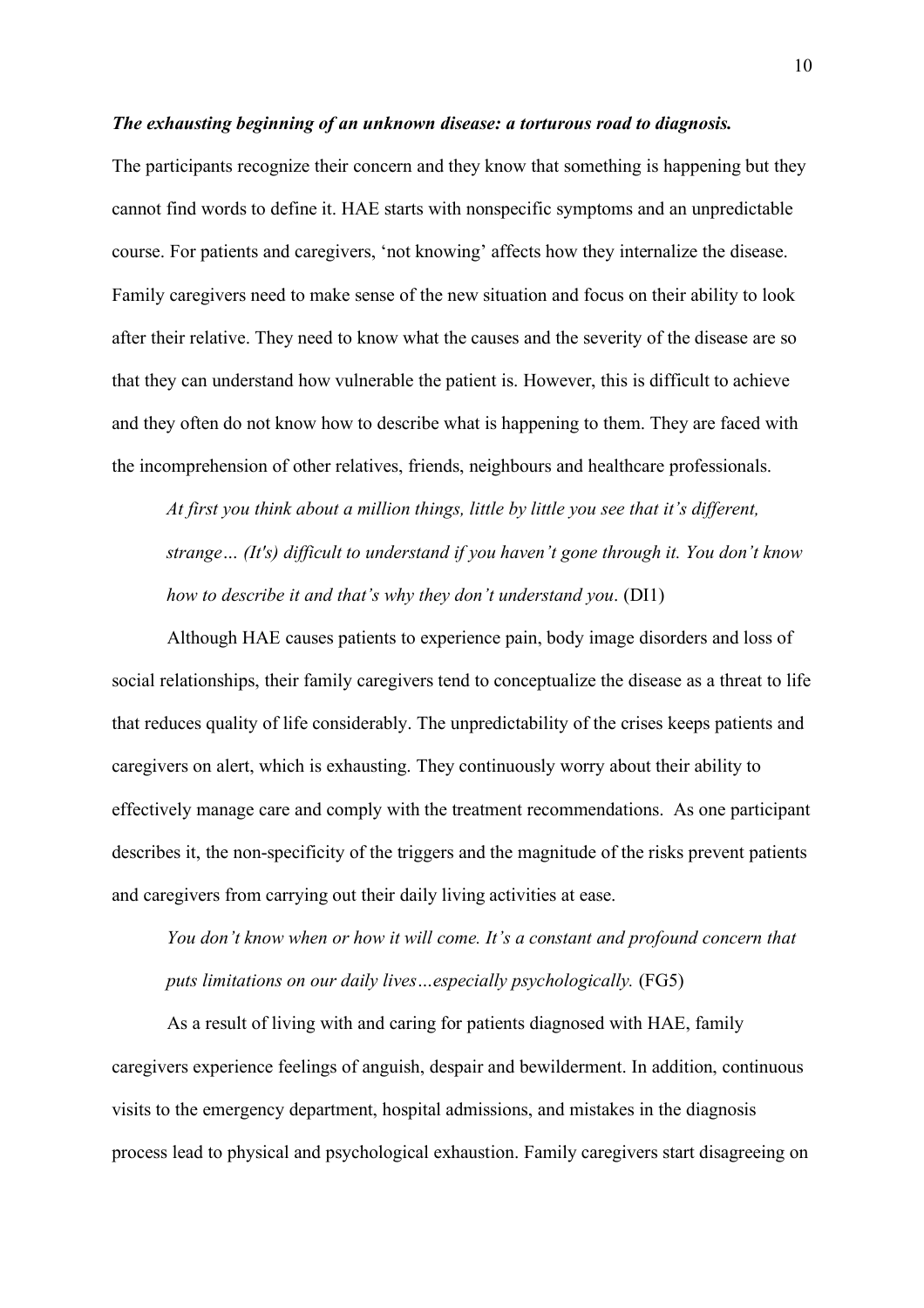what the severity of the disease is and the way in which it should be handled. This results in a negative dynamic in the '*parental mutuality'*, causing emotional instability and making it more difficult to effectively manage and cope with care.

*I don't handle it well, it fills me with anguish and it gets worse. You can't forget everything that we have gone through. In the end you feel relieved, ... but you are exhausted.* (DI4)

Establishing HAE diagnosis is a complex process that can take years. Patients and family caregivers often go through erroneous treatments and unnecessary surgeries. Healthcare professionals tend to underestimate the importance of the problem, attributing the symptoms to common diseases. Family caregivers experience these errors as a waste of time, which leads to a lack of trust in healthcare professionals.

*After 6 or 7 hours in the emergency room, the doctor said that an insect must have bitten him. I said no, this has happened to him many times and it isn't an insect bite, and he told me: Go home, this is no emergency.* (DI9)

Family caregivers feel neglected, vulnerable and incapable of managing the situation. They are bewildered when, for example, a hand inflammation leads to meetings of medical teams and after a long wait, they prescribe ineffective treatments or refer the patient to another hospital. In these situations, they continue to be unaware of what they are facing. As a participant says, patients and family caregivers wander from one healthcare centre to another on a pilgrimage that diminishes their quality of life.

*One night the middle of his throat swelled up (it had never happened). We went back to the hospital and they told us: I won't give you anything else. I don't know what you have. I'll send you to the other hospital and they'll look at you there.* (DI7)

While patients are subjected to a wide variety of generally ineffective treatments, caregivers' goals, priorities and expectations are continuously modified.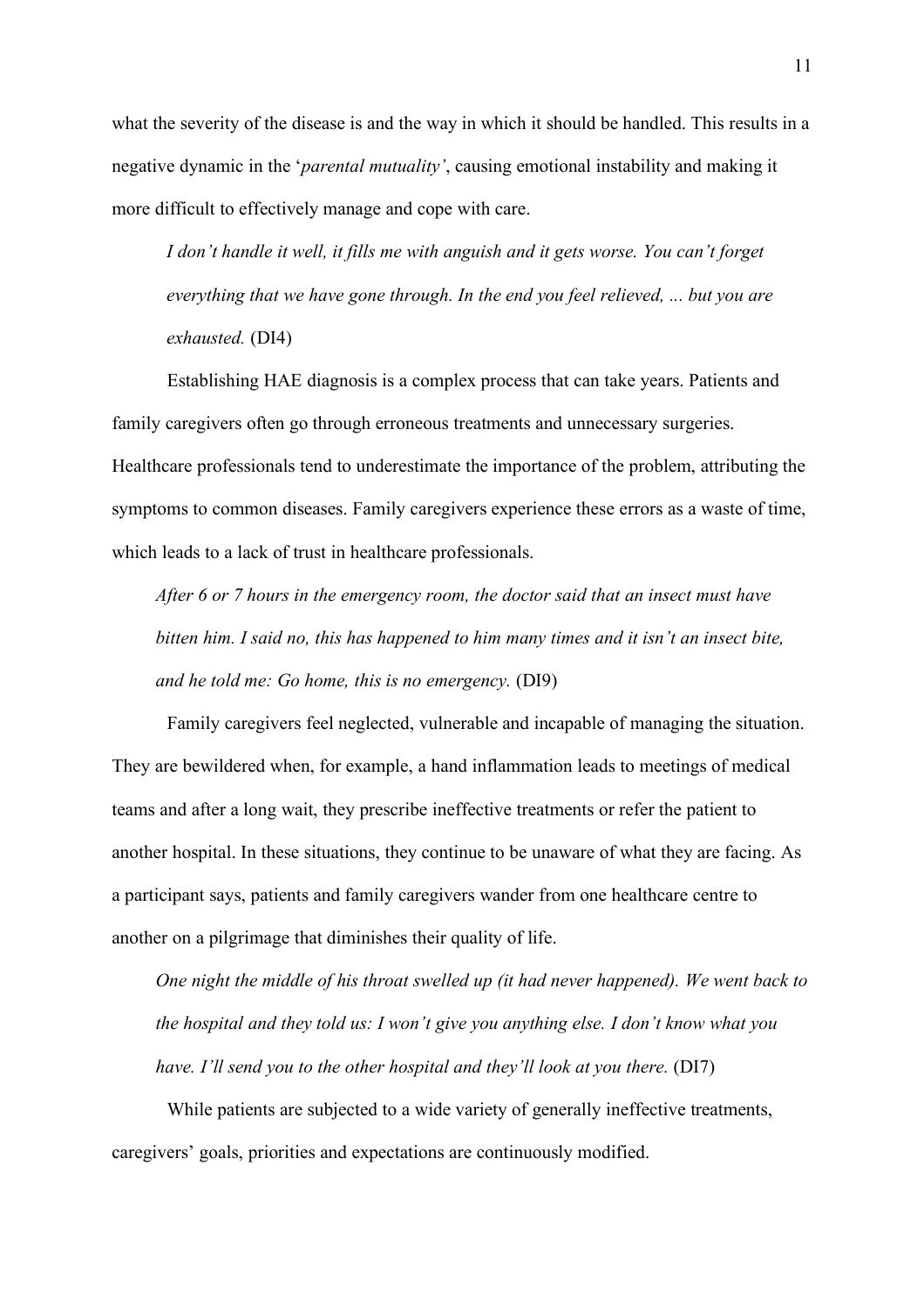*They told us that when his feet were swollen we should put them in cold water, to keep them there for a little while, then put them in hot water and leave them for another short time. They gave us explanations of all kinds but none were valuable.* (FG6)

### *Living on a knife-edge.*

The progression of HAE gradually increases the anguish levels amongst caregivers. At the core of their concerns is the unpredictability of the attacks and the inability to help patients. Family caregivers fear the painful and disabling episodes; however, they especially fear the edemas, which vary between a simple skin edema and a life-threatening edema of the upper respiratory tract. These fears affect the way patients and caregivers see life. As a participant says, although life continues, it is like living on the edge of the abyss.

*The two words that define HAE are anguish and fear. You live with that feeling, you go to bed with the fear of what could happen that night, you wake up with the uncertainty of whether everything is going to be ok…* (FG4)

As a rare disease, HAE bewilders the patient, family and healthcare professionals. After the manifestation of the first symptoms, family caregivers accompany patients to various hospitals looking for a diagnosis. Participants describe the disbelief and astonishment of the medical teams towards something they have not seen before. For patients and caregivers, this is a source of insecurity and uncertainty.

*Once his hand swelled up quite a lot, we took him to the hospital and there, 4 doctors stared, amazed, did not know what to do or say ... but we had seen these episodes many times.* (DI6)

Family caregivers voiced feelings of devastation. Some have lost a family member to an HAE attack or have a relative who needed an emergency tracheotomy. Caregivers feel that the difficulty in establishing the diagnosis and the limited attention paid by doctors to what they have to say lead them to experiencing extreme situations.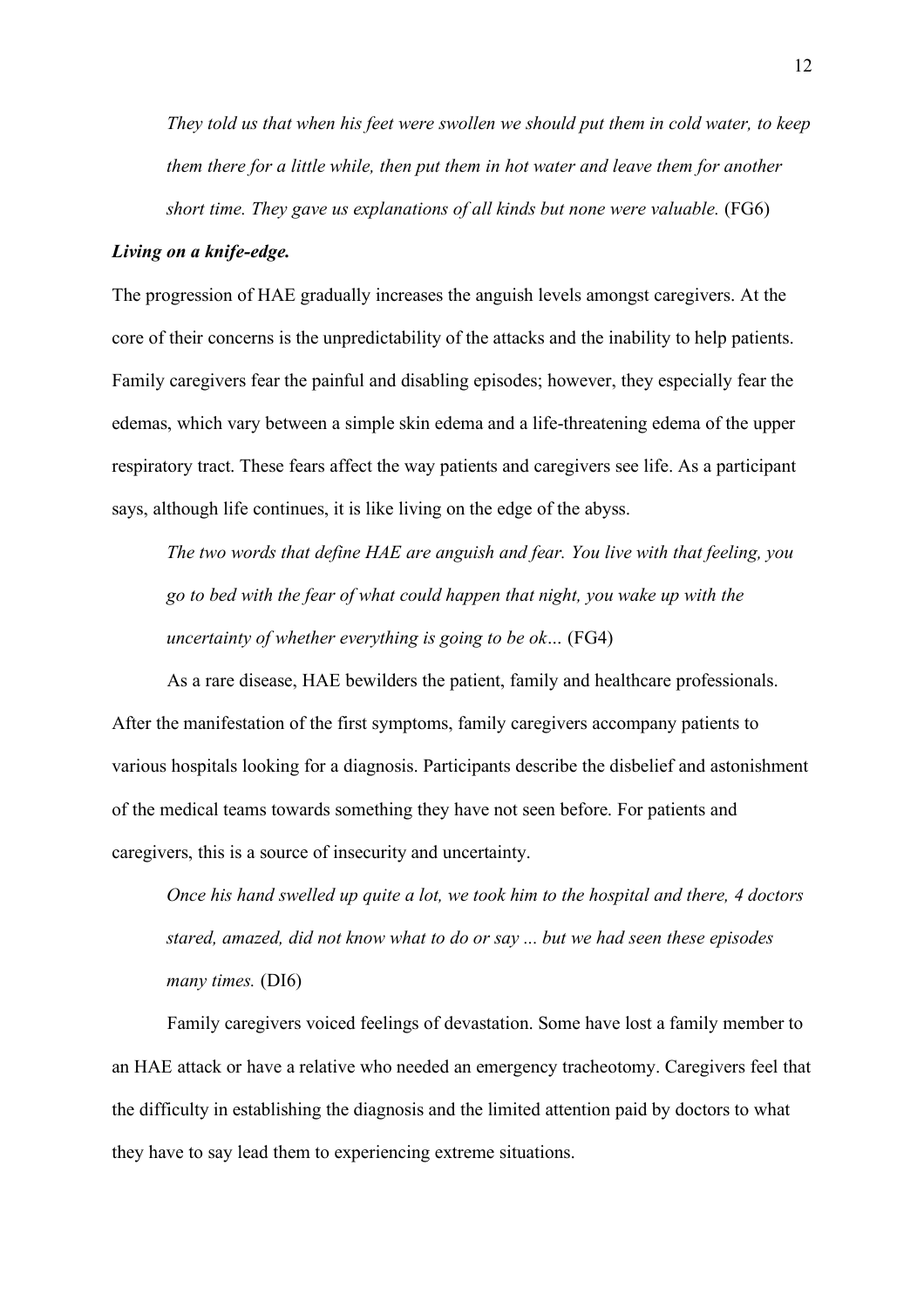*We had been begging them for hours to listen to us. We knew that the adrenaline and corticosteroids were not going to work, it was becoming harder for him to talk, it was hard for him to swallow, and even so they preferred to wait to see how it evolved before administering C1 because they had never administered it to him before and they feared a reaction. But he was choking! We thought they would have to open his trachea for him to breathe, it was horrible.* (DI8)

From the onset of HAE, the way family caregivers approach the management of the disease focuses on not hiding it in daily life situations. Family caregivers integrate patient care into the rest of their family commitments. Given its hereditary nature, they may have coexisted with HAE in previous generations and this facilitates coping with the disease.

*I have always talked about it openly to classmates and teachers. If she has to go to school and her foot is swollen, she'll just wear slippers... Is she going to hide it?*   $(FG1)$ 

Nevertheless, until the final diagnosis is established, family caregivers are never fully satisfied with the way the situation is managed. They continuously wonder what the problem and its solution might be.

*What are you facing? I knew there had to be some explanation, that someone would tell me what was going on to know what the next step was. Because if you don't know what the problem is called you can't face it nor seek help or a solution.* (DI5)

### **Discovering and coping with a complex diagnosis**

This theme describes the experiences of family caregivers regarding the process of establishing a diagnosis, the relationship with healthcare professionals and the initial consequences of the diagnosis on personal and family life.

*Between the professionals' lack of knowledge and the stigmatization of the family.*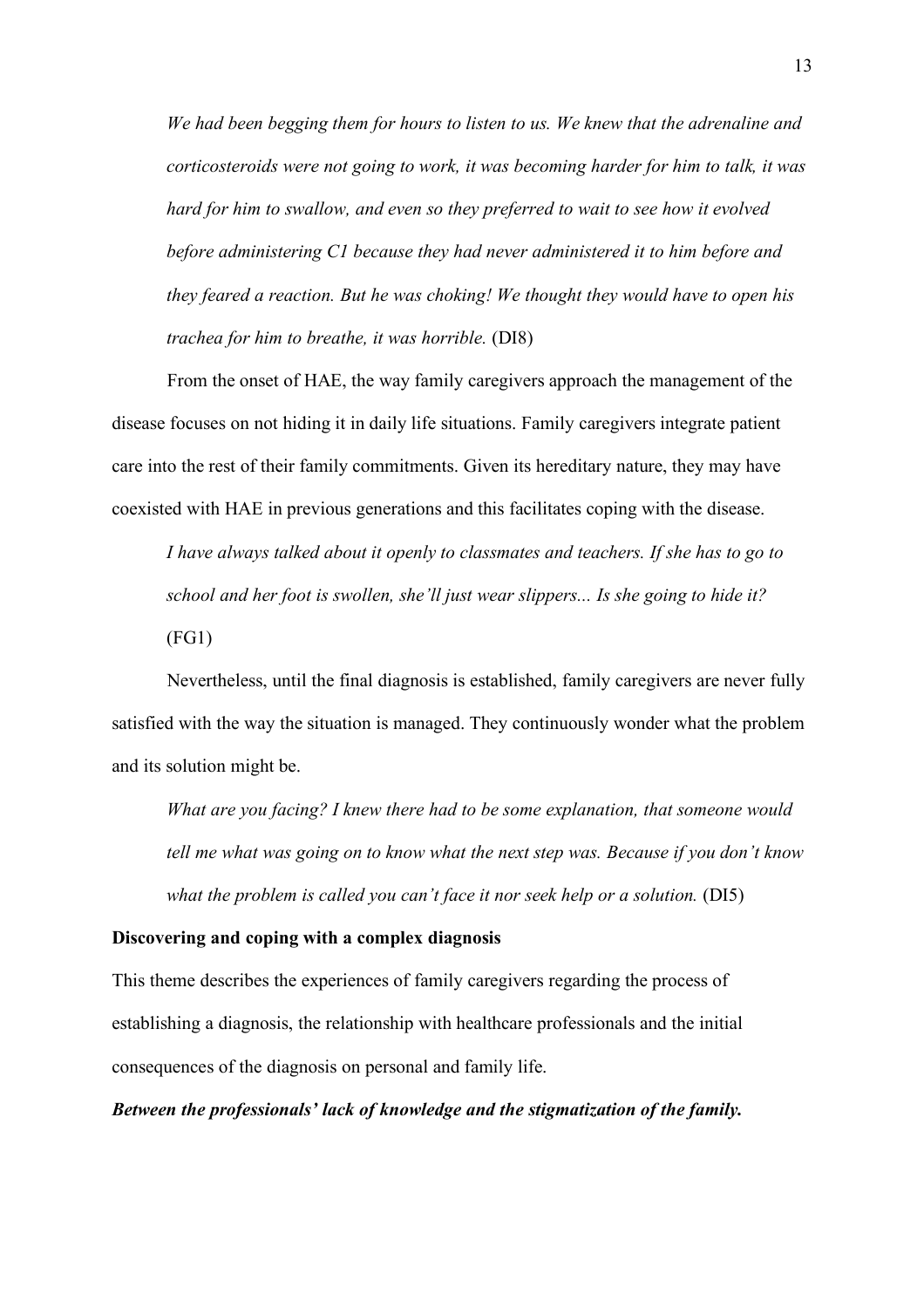Doctors can confuse HAE symptoms with other diseases. This can lead to establishing an erroneous diagnosis that, in turn, can be the cause of patients suffering pain and undergoing unnecessary surgical interventions. Family caregivers worry about the patient and feel that the situation is out of their control. The delay in establishing the correct diagnosis and the inadequacy of the prescribed treatments not only increase the length of the attacks but also the levels of anxiety in patients and caregivers.

*When his hands or feet were swollen it was rheumatism, when the intestine was unwell it was gastritis. If it was colic pain, (then it was) appendicitis. They told him to*  eat light, removed the appendix and he remained the same. They didn't know what it *was but it was too late.* (DI3)

For family caregivers, the diagnosis is a never-ending process that causes them to feel guilty and responsible for what happens to their relative. The delay in HAE diagnosis implies seeing relatives suffering from attacks and undergoing invasive procedures for diagnostic tests. This situation affects the family, who face it as a struggle and a race against time.

*Since we didn't know what she had, we spent many years unable to enjoy ourselves as a family. (We were) always worried. We were lost, not knowing what it was or if something was going to happen to her ... it was no way to live.* (DI2)

Ignorance about HAE generates bewilderment amongst healthcare professionals, who question the veracity of testimonies from patients and relatives about symptoms, crises or previous treatments. Family caregivers can relate the attacks with triggers such as physical activity, stress, falls or hormonal changes. For them, more awareness about HAE is needed amongst healthcare professionals. This would stop the anguish of family caregivers from being misinterpreted or confused with mental health disorders by healthcare professionals.

*They sent me to the psychiatrist and I told (the doctor): listen, my son doesn't swell up at 6 o'clock in the morning because I'm crazy.* (DI10)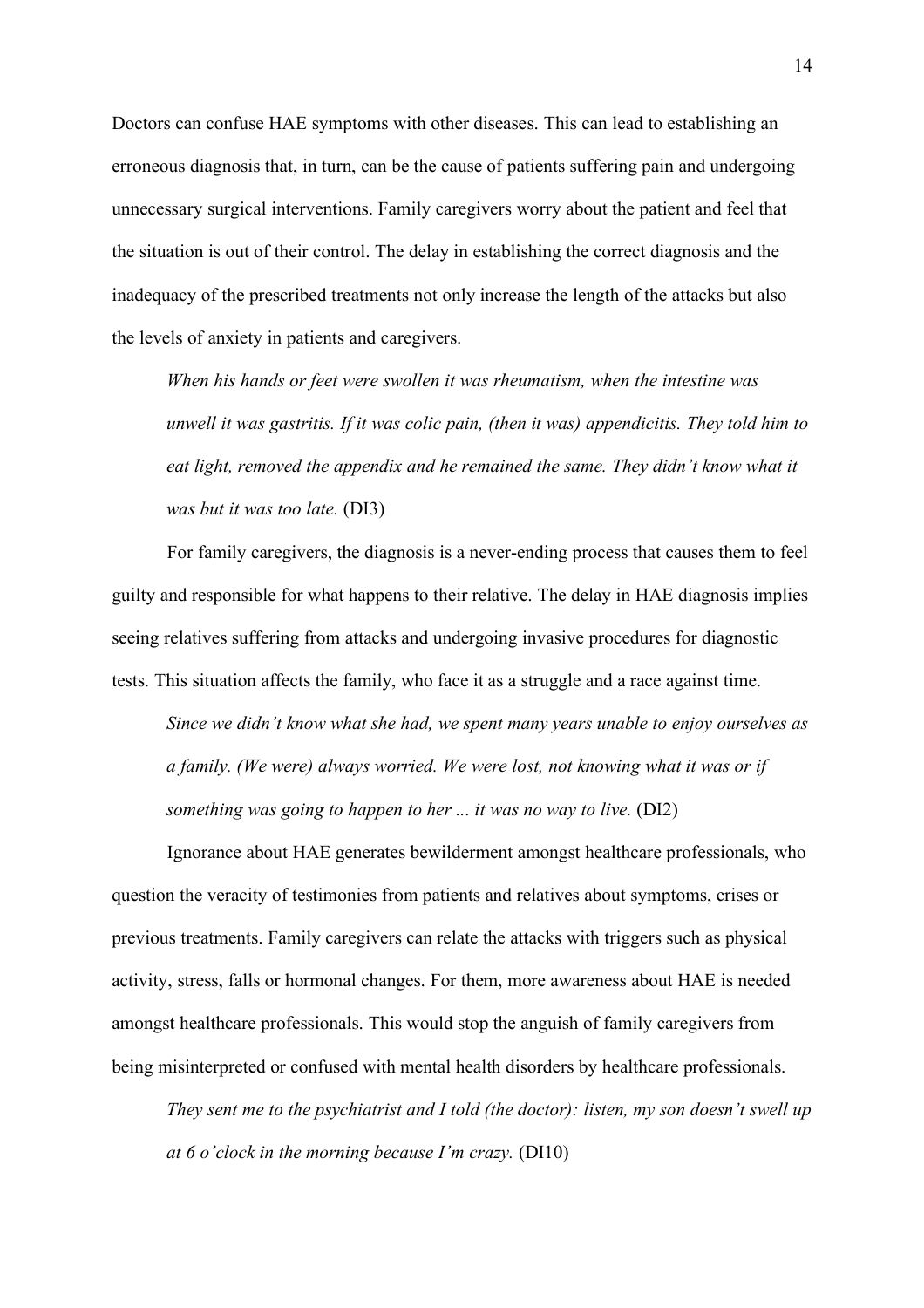### *Managing HAE within family life.*

The establishment of a final diagnosis changes the family's focus and expectations. They start integrating their HAE '*management approach'* into their family routines. Caregivers feel relieved when they receive the final diagnosis. The diagnosis opens up the possibility of feeling protected by medication and being able to explain what has been happening to their relative. They start to understand their limitations (i.e. not being able to get out of bed, not being able to go to work or school etc.) and find people who suffer from the same condition. Patient associations are a fundamental source of support for patients and caregivers. They help them to understand more about the disease, to share concerns and to offer mutual help.

*When I was told the diagnosis, it was a relief to know that there was medication and an association of patients with the same problem to share experiences.* (FG3)

They also express relief regarding their environment because HAE is a rare disease that people around them could not understand and which they can now explain. The establishment of an HAE diagnosis also improves understanding amongst healthcare professionals. Patients and family caregivers do not only improve the way they manage physical symptoms but they also stop feeling misunderstood, intimidated and stigmatized.

# *What I felt after the diagnosis was relief, knowing I wasn't crazy.* (DI10)

The genetic nature of the disease can facilitate the diagnosis. Many families have been diagnosed thanks to other relatives also being diagnosed and some parents have been diagnosed because their children were diagnosed first. Faced with the symptomatic coincidence, patients and relatives suggest the diagnosis to the doctors, which prompts earlier genetic studies and early treatment.

*We ran into a cousin of hers and when we told her about the symptoms she said: Oh! I know what you have…and thanks to that she was diagnosed.* (DI5)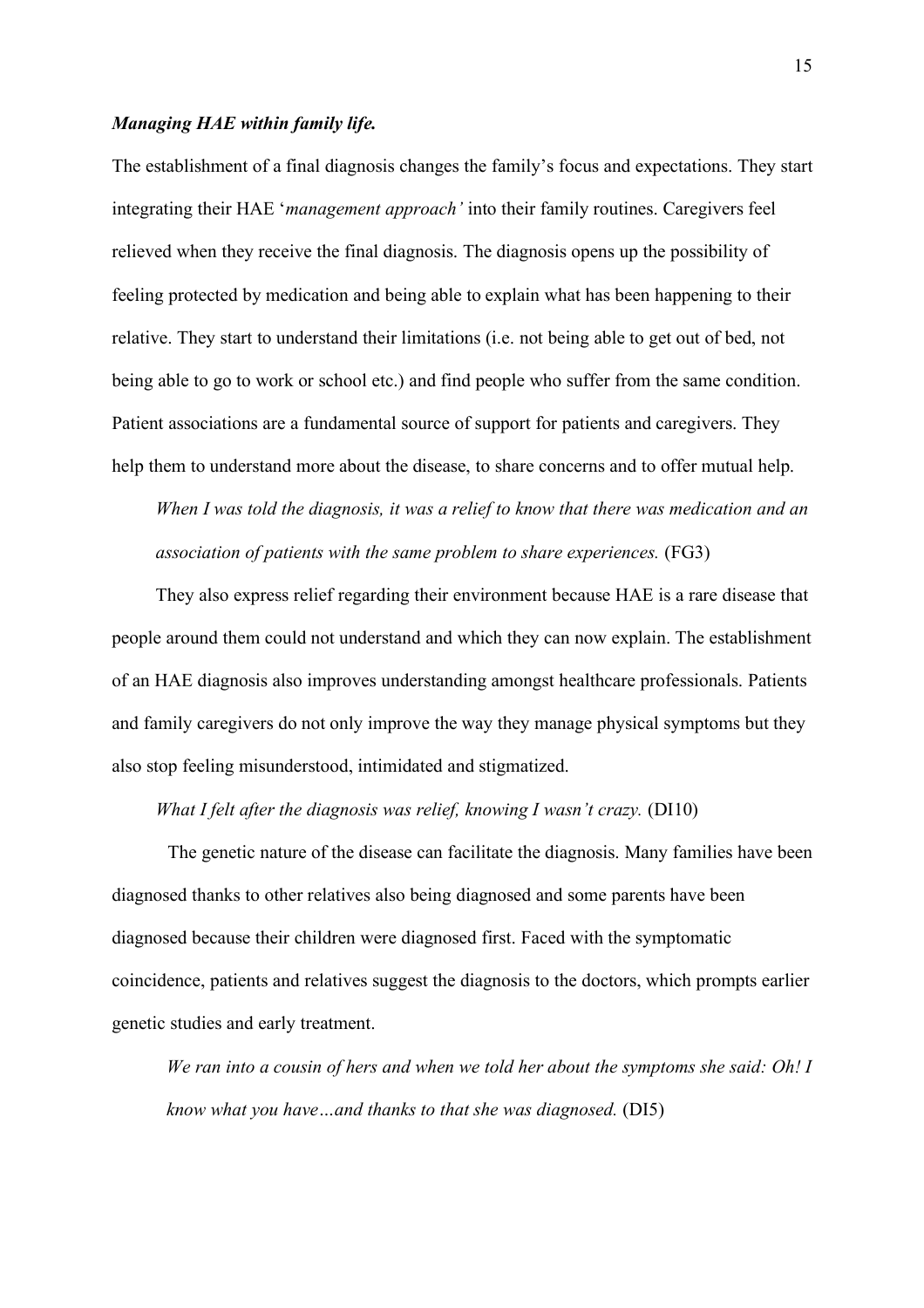From the first manifestation of symptoms, the family is brought together around the patient and he/she becomes the main object of care. During the search for a diagnosis, family caregivers find themselves in a stressful situation that causes them to neglect their own needs. When families face HAE, the whole group is restructured and priorities are redirected. It is usually the mothers who assume the role of main family caregiver. They may quit their jobs, minimize their leisure time, and even neglect other family members. This forces the rest of the family to take on new responsibilities as well as to restructure their expectations and future plans (i.e. considering changing jobs, accounting for new expenses, learning how to administer drugs, having to pay continuous visits to healthcare centres, etc.). Ineffective coping with this situation may lead to incomplete adaptive processes.

*People around them are not patients, but they are affected ... we suffer as much as they do. It was dreadful for me to see him suffer so much, I could not abandon him at home and leave. I left my job to be closer to him when he needed me.* (DI9)

Family caregivers develop deep-rooted empathy with HAE patients. They describe them as "special people" and admire their resilience to pain, dehydration, fainting and suffering. However, they also worry about the impact that social stigma may have on patients' social lives. They express feeling psychological pain and existential anguish because they fear their relatives could struggle, for example, to find a partner (*'people may not accept their condition'*), to have children (*'they could inherit the disease'*), and to succeed academically and professionally (*'due to having frequent crises'*). Family caregivers fear patients will not be able to fulfil their goals in life. As one of the participants says, "they are special" but it is very difficult to be the main caregiver and pay attention to the needs of the rest of the family.

*They have a strength and a capacity for suffering that the rest (of us) don't have; their pain threshold (physical, psychological and existential) is much higher.* (FG4)

16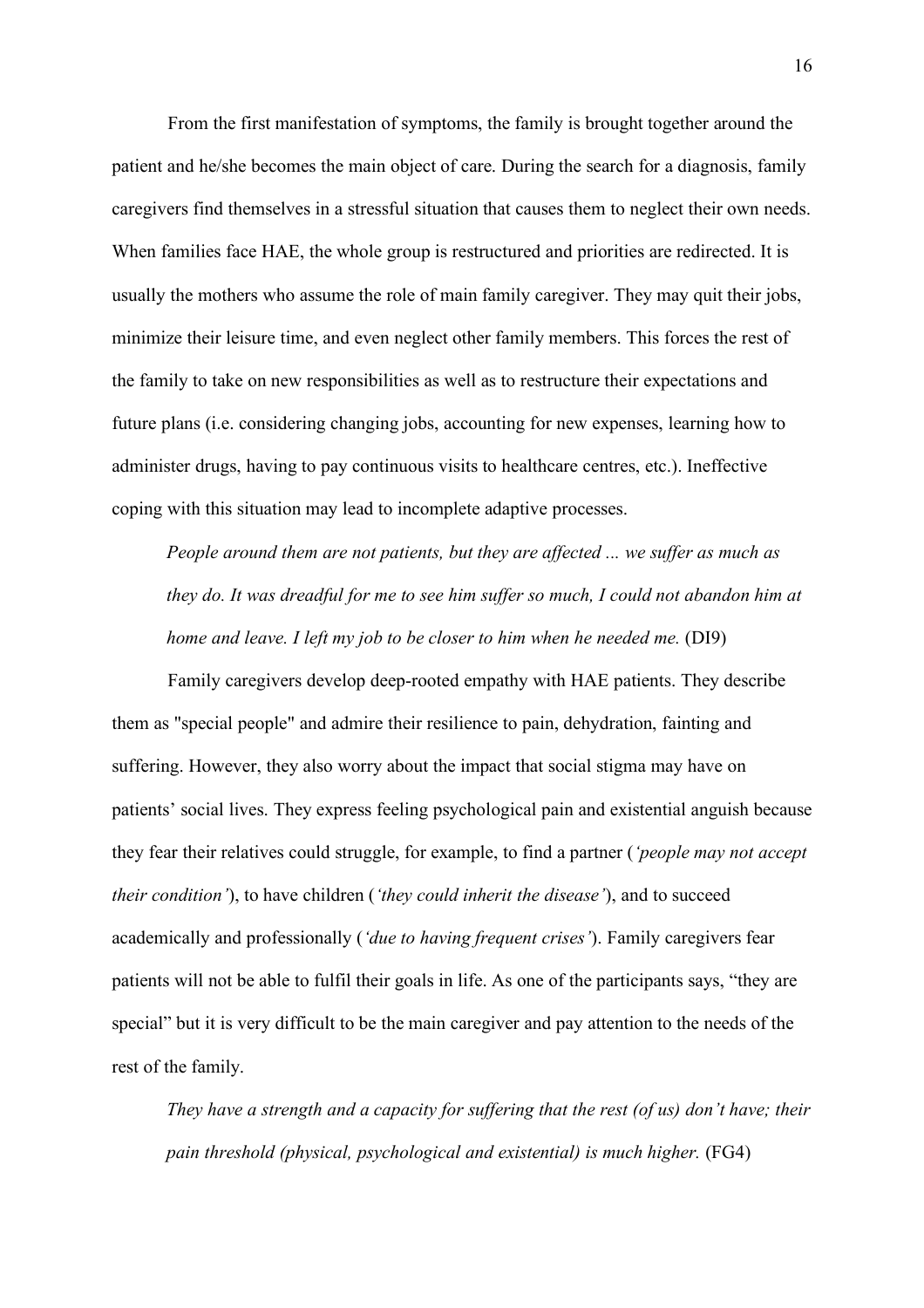### **Discussion**

The purpose of this study was to understand the experiences of family caregivers in the process of diagnosing HAE. The adapted FMSF used in this study provided a framework for understanding the impact of the process of diagnosing HAE on the family and the changing roles and responsibilities of the caregiver. The three components of the FMSF (Knafl & Deatrick, 2003; Knafl et al., 2008; Knafl et al., 2012) and their associated dimensions identify strengths, weaknesses and family management styles of the disease. Multiple studies analyze HAE from an epidemiological (Riedl, 2012), immunological (Triggianese et al., 2015), socioeconomic (Aygören-Pürsün et al., 2014) or pharmacological perspective (Longhurst et al., 2016). However, there is little research focusing on the experiences of patients and relatives (Bygum et al., 2015). According to our results, from the onset of the first symptoms families experience the problem together with the patient. Nonetheless, they need to give a name to a situation they do not understand. As with other chronic diseases (Årestedt et al., 2015), a complex diagnosis prolonged over time has devastating effects on the family (Anderson, Elliott, & Zurynski, 2013; Garrino et al., 2015). The lack of specific symptoms and the unpredictability of the attacks submerges the family in anguish, despair and bewilderment (Årestedt et al., 2015). We concur with Bygum et al. (2015) in that the vulnerability of the patient generates fear, insecurity and concern in the family. The absence of a diagnosis masks the risks and the development of HAE (Dos Santos et al., 2015; Michalík, 2014), making the adaptation process more difficult for the family.

As with other studies of caregivers (Anderson et al., 2013; Michalík, 2014), our participants define HAE by their negative experiences (Garrino et al., 2015). Studies of patients and families indicate anxiety (Dos Santos et al., 2015; Sánchez et al., 2015), fear and grief (Aabom et al., 2015; Caballero et al., 2013). The absence of a diagnosis, the HAE attacks, and dependence on medication can generate stress (Craig et al., 2012; Greenwood et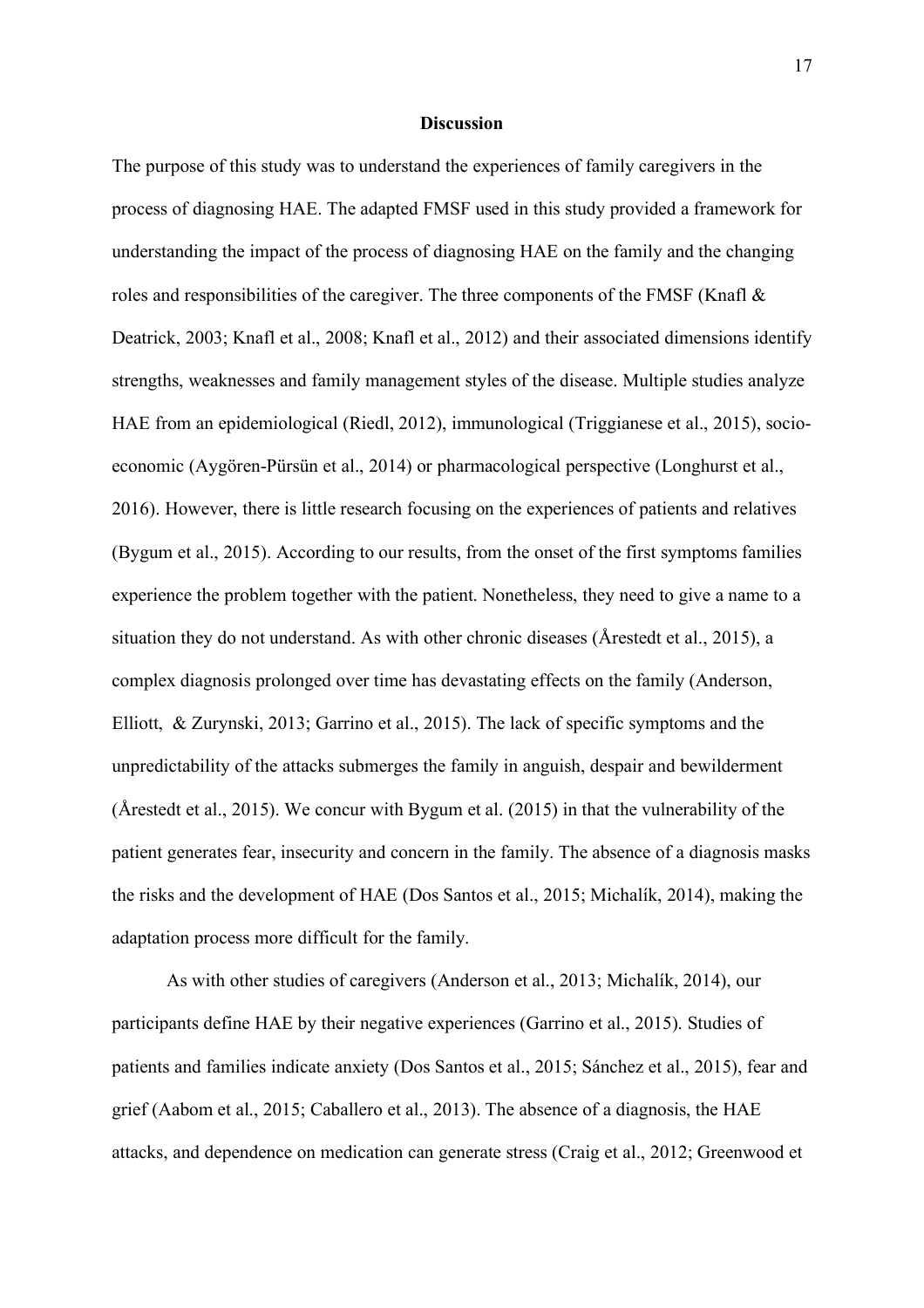al., 2010), problems managing the therapeutic regimen and difficulty in family adaptation (Cicardi et al., 2012). A wide view of strengths and weaknesses is key in adapting family management styles (Knafl et al., 2008) and the first step is doing everyday activities in a natural way (Bygum et al., 2015). The management of behaviors involves a consensus on the goals, priorities and management of HAE at the family level (Michalík, 2014). The difficult road to diagnosis requires incorporating HAE into everyday life routines (Betschel et al., 2014; Deek et al., 2016), coming to terms with the trivialization of healthcare services and accompanying the patient (Arkuszewski et al., 2015). According to our results, HAE affects the quality of life of patients and families (Aabom et al., 2015; Bygum et al., 2015; Deek et al., 2016; Silibello et al., 2016). Family caregivers develop psychological problems, as well as complex and unknown needs (Årestedt et al., 2015; Caballero et al., 2014; Jaradat et al., 2016). The perceived consequences begin with the need to know (Årestedt et al., 2014); the family member focuses on conveying their feelings with openness. We agree with Lane et al. (2012) on the deleterious consequences on patients and families of not recognizing this disorder. In addition, our caregivers emphasize that they suffer fear, helplessness and stigma when faced with healthcare professionals' lack of knowledge and unwillingness to listen. As in our study, the phase of diagnosis is slow and painful (Caballero et al., 2013; Macginnitie, 2014). The balance between the caregiving role, one's personal life and the adequacy of future expectations are fundamental for adaptation (Greenwood et al., 2010; Silibello et al., 2016). No differences in future concerns related to the diagnosis were found but our participants start making sense of their new situation when they discover the existence of medication for the symptoms and when they contact other patients and associations (Bygum et al., 2015). Some studies connect HAE and depression in patients (Riedl, 2012; Valle et al., 2011), a matter to be studied in family caregivers. We agree with Cipolletta, Marchesin,  $\&$ Benini (2015) in the need for care, healthcare and social support for these families. Caring for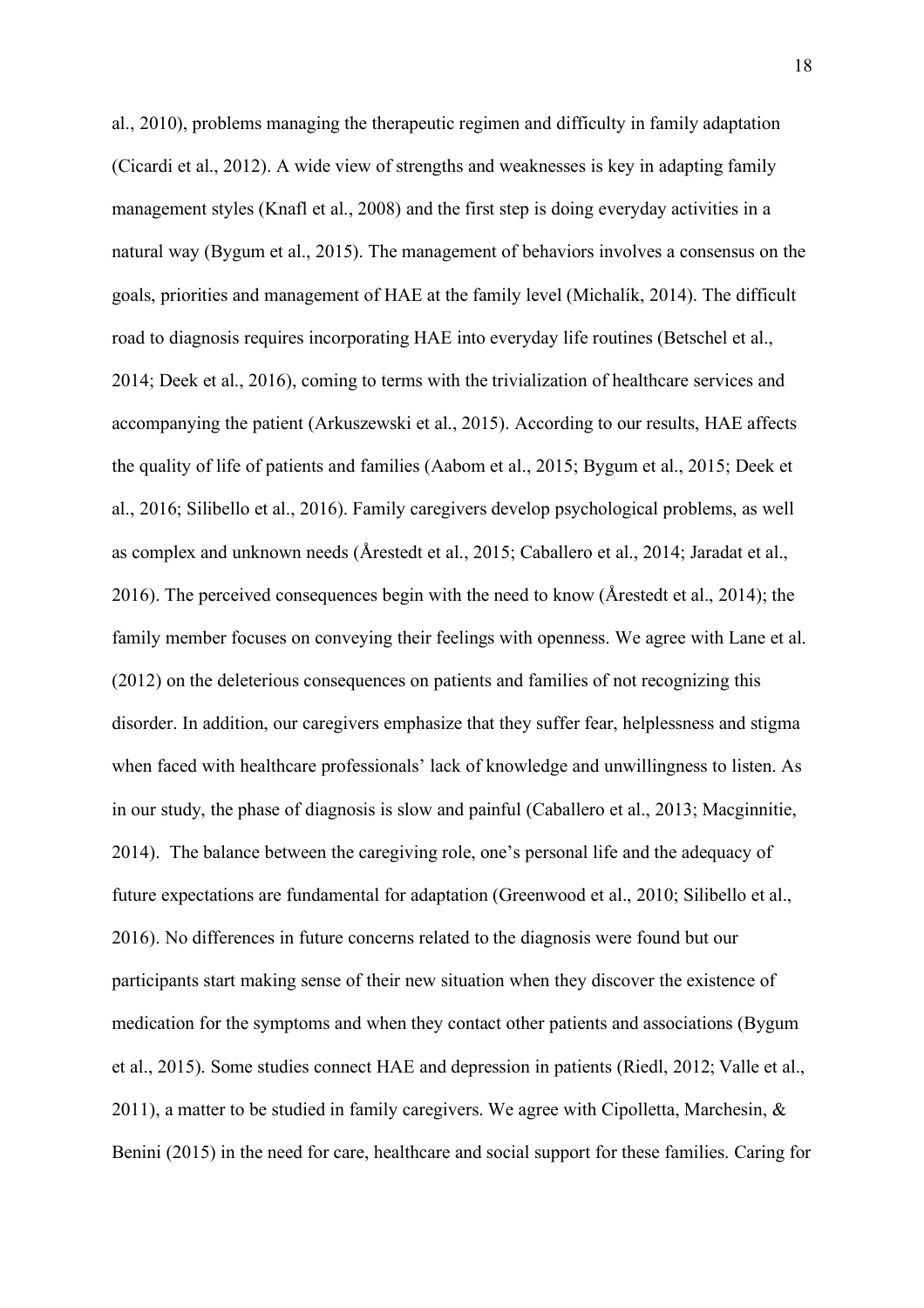a patient with HAE implies a sudden change for family caregivers and constitutes a difficult life experience (Michalík, 2014). From the very first symptoms, the delays in diagnosis and the lack of support (Anderson et al., 2013) fall within the remit of a family health nurse's area of care.

### **Limitations**

In Spain, the provision of healthcare services varies across regions. Consequently, including participants from different regions could yield different results. Our participants were all white-Spanish and there were very little variability in their socioeconomic backgrounds. Recruiting participants from different races and socioeconomic backgrounds could lead to different results. HAE is a rare disease and family caregivers fear being recognized in the text. One of the authors stated being diagnosed with HAE and his experiences could have influenced the data interpretation. Future research should include the experiences of patients and healthcare professionals.

### **Conclusion**

HAE is a rare chronic disease of hereditary nature with devastating effects on the lives of patients and their families. Although there are asymptomatic phases, the outbreaks are accompanied by pain, inflammation, disability, and risk of suffocation by laryngeal edema. Although immunological or pharmacological research has reported important advances, this study stems from the need to explore the experiences of patients and families from the onset of the first symptoms. Family caregivers have reported that the delay in receiving a diagnosis generates fear, anxiety, uncertainty, ignorance, isolation and incomprehension. Family caregivers, being involved in all phases of the diagnostic process, require attention, credibility and for doctors and healthcare professionals to listen to them. This could improve the understanding and awareness of HAE as well as patients' and families' suffering. It could also favor earlier diagnosis, avoiding unnecessary interventions. Since the family caregivers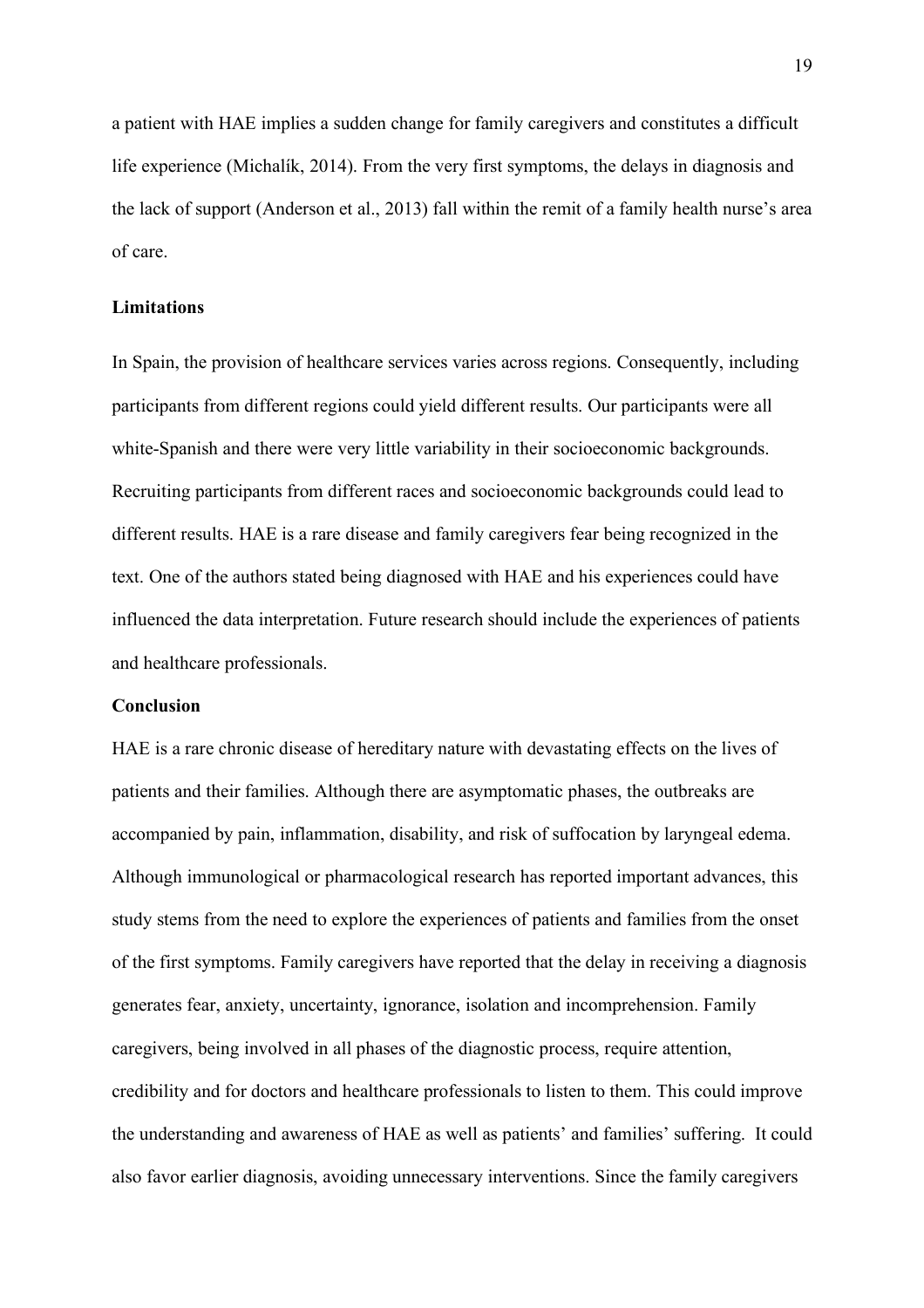are the first line of support to these patients, they also need to define the problem, know what the diagnosis is and adapt disease management to family functioning, relationships and routines. Knowing the experiences of families can help detect needs, improve decisionmaking or reduce stigma. Family health nurses can help enhance knowledge, assist in the process of searching for a diagnosis or train patients and family caregivers to administer medication and support care needs.

### **Acknowledgments**

The authors thank the family caregivers who participated in this study.

### **Declaration of Conflicting Interests**

The authors declared no potential conflicts of interest.

### **Funding**

The authors received financial support from the Health Science Research Group (CTS-451).

### **References**

- Aabom, A., Andersen, K.E, Perez-Fernández, E., Caballero, T., & Bygum, A. (2015). Healthrelated quality of life in Danish patients with hereditary angioedema. *Acta Dermato-Venereologica*, *95*, 225–226. doi: 10.2340/00015555-1835
- Årestedt, L., Benzein, E., & Persson, C. (2015). Families living with chronic illness: beliefs about illness, family, and health care. *Journal of Family Nursing*, *21*, 206–231. doi: 10.1177/1074840715576794
- Årestedt, L., Persson, C., & Benzein, E. (2014). Living as a family in the midst of chronic illness. *Scandinavian Journal of Caring Sciences*, *28,* 29–37. doi: 10.1111/scs.12023
- Anderson, M., Elliott, E. J., & Zurynski, Y. A. (2013). Australian families living with rare disease: experiences of diagnosis, health services use and needs for psychosocial support. *Orphanet Journal of Rare Diseases*, *8*, 22. doi: 10.1186/1750-1172-8-22

Arkuszewski, P., Meissner, E., & Szram, S. (2015). Death due to obstruction of the upper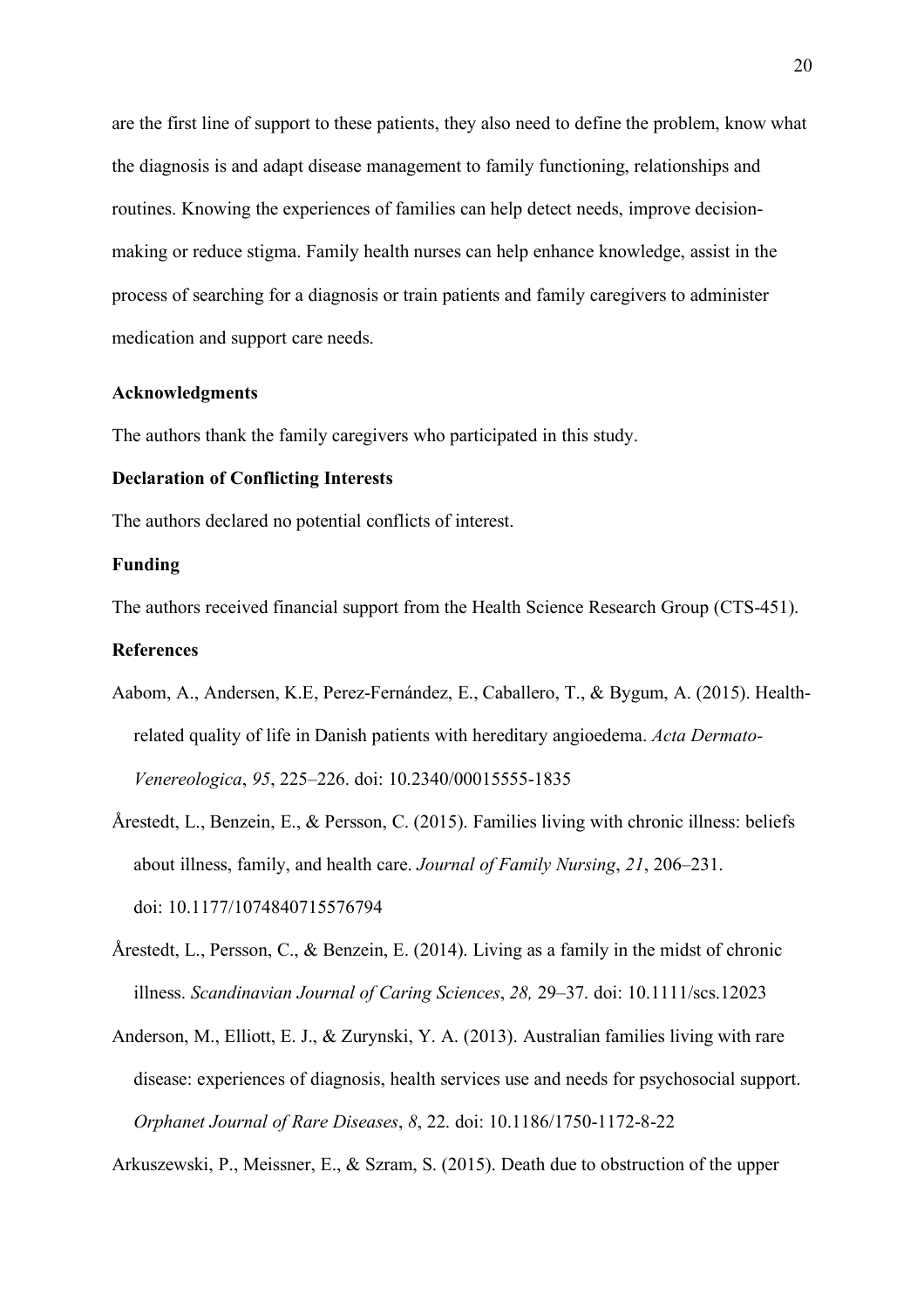airways caused by edema of the laryngeal mucosa in the course of hereditary angioedema. *Forensic Science International*, *254*, e22-24. doi: 10.1016/j.forsciint.2015.07.025

- Aygören-Pürsün, E., Bygum, A., Beusterien, K., Hautamaki, E., Sisic, Z., Wait, S., … Caballero, T. (2014). Socioeconomic burden of hereditary angioedema : results from the hereditary angioedema burden of illness study in Europe. *Orphanet Journal of Rare Diseases*, *9*, 99. doi: 10.1186/1750-1172-9-99
- Betschel, S., Badiou, J., Binkley, K., Hébert, J., Kanani, A., Keith, P., … Waserman, S. (2014). Canadian hereditary angioedema guideline. *Allergy, Asthma, and Clinical Immunology : Official Journal of the Canadian Society of Allergy and Clinical Immunology*, *10(1)*, 50. doi: 10.1186/1710-1492-10-50
- Bonner, N., Abetz-Webb, L., Renault, L., Caballero, T., Longhurst, H., Maurer, M., … Zuraw, B. (2015). Development and content validity testing of a patient-reported outcomes questionnaire for the assessment of hereditary angioedema in observational studies. *Health and Quality of Life Outcomes*, *13*, 92. doi: 10.1186/s12955-015-0292-7
- Bott, D. M., Kapp, M. C., Johnson, L. B., & Magno, L. M. (2009). Disease management for chronically ill beneficiaries in traditional medicare. *Health Affairs*, *28*, 86–98. doi: 10.1377/hlthaff.28.1.86
- Bygum, A., Aygören-Pürsün, E., Beusterien, K., Hautamaki, E., Sisic, Z., Wait, S., … Caballero, T. (2015). Burden of illness in hereditary angioedema: a conceptual model. *Acta Dermato-Venereologica*, *95*, 706–710. doi: 10.2340/00015555-2014
- Caballero, T., Aygören-Pürsün, E., Bygum, A, Beusterien, K., Hautamaki, E., Sisic, Z., … Boysen, H.B. (2014). The humanistic burden of hereditary angioedema: Results from the Burden of Illness Study in. *Allergy and Asthma Proceedings*, *35*, 47-53. doi: 10.2500/aap.2013.34.3685.

Caballero, T., Sala-Cunill, A., Cancian, M., Craig, T. J., Neri, S., Keith, P. K., … Bork, K.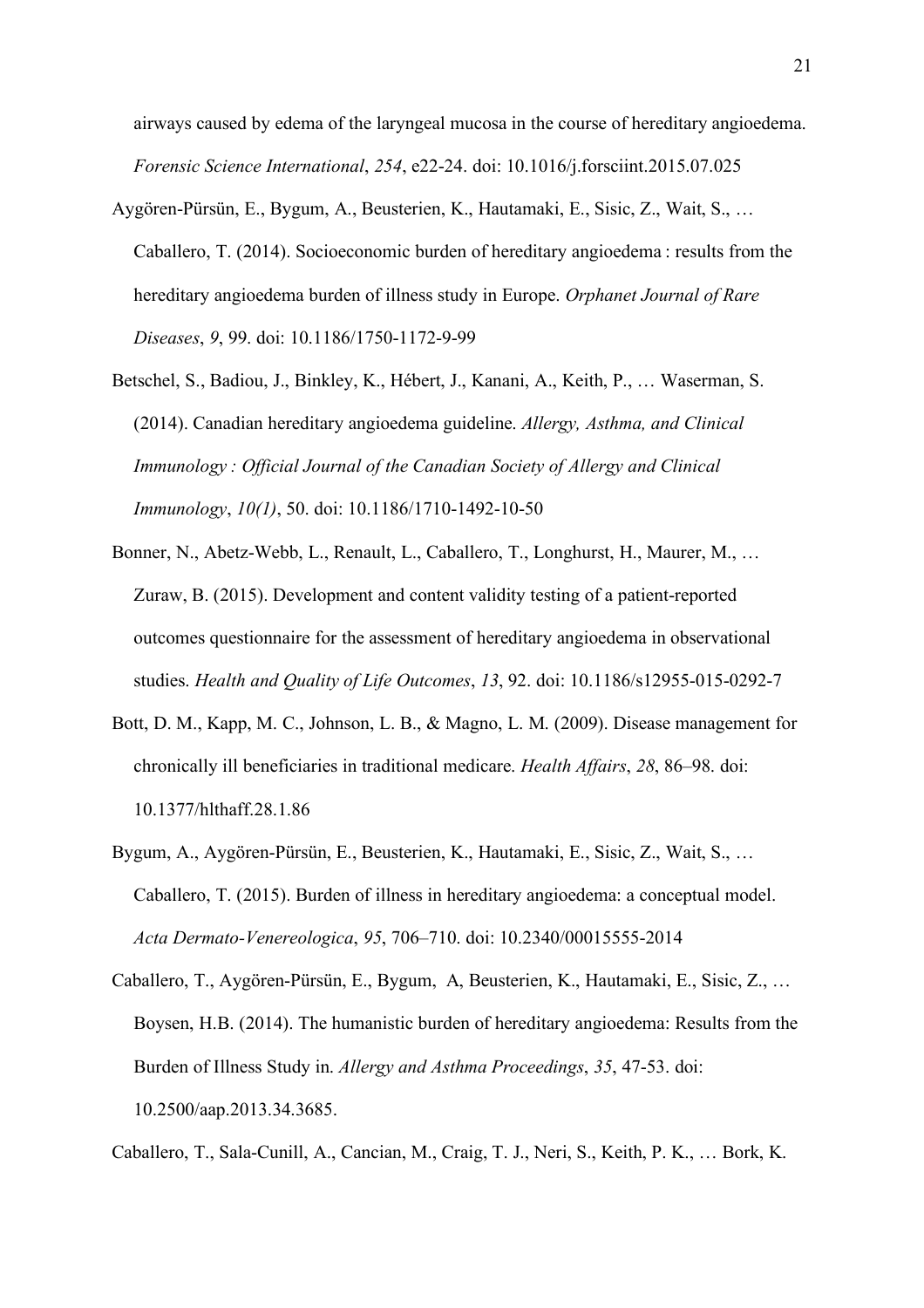(2013). Current status of implementation of self-administration training in various regions of Europe, Canada and the USA in the management of hereditary angioedema. *International Archives of Allergy and Immunology*, *161(Suppl.1)*, 10–16. doi: 10.1159/000351233

- Craig, T., Pürsün, E. A., Bork, K., Bowen, T., Boysen, H., Farkas, H., … Maurer, M. (2012). WAO guideline for the management of hereditary angioedema. *World Allergy Organnization Journal*, 5, 182-199. doi: 10.1097/WOX.0b013e318279affa.
- Cicardi, M., Bork, K., Caballero, T., Craig, T., Li, H. H., Longhurst, H., … Zuraw, L. (2012). Evidence-based recommendations for the therapeutic management of angioedema owing to hereditary C1 inhibitor deficiency: consensus report of an International Working Group. *Allergy: European Journal of Allergy and Clinical Immunology*, *67*, 147–157. doi: 10.1111/j.1398-9995.2011.02751.x
- Cipolletta, S., Marchesin, V., & Benini, F. (2015). Family functioning as a constituent aspect of a child's chronic illness. *Journal of Pediatric Nursing, 30*, e19–e28. doi: 10.1016/j.pedn.2015.01.024
- Deek, H., Hamilton, S., Brown, N., Inglis, S. C., Digiacomo, M., Newton, P. J., … Davidson, P. M. (2016). Family-centred approaches to healthcare interventions in chronic diseases in adults: a quantitative systematic review. *Journal of Advanced Nursing*, *72*, 968–979. doi: 10.1111/jan.12885
- Dos Santos, G., Santos, M.R., & De Montigny, F. (2015). Rare diseases: diagnostic and therapeutic journey of the families of affected people. *ACTA Paulista de Enfermagem, 28,* 395–400. doi: 10.1590/1982-0194201500067
- Fleming, V., Gaidys, U., & Robb, Y. (2003). Hermeneutic research in nursing: developing a Gadamerian-based research method. *Nursing Inquiry*, *10*, 113-120. doi: 10.1046/j.1440- 1800.2003.00163.x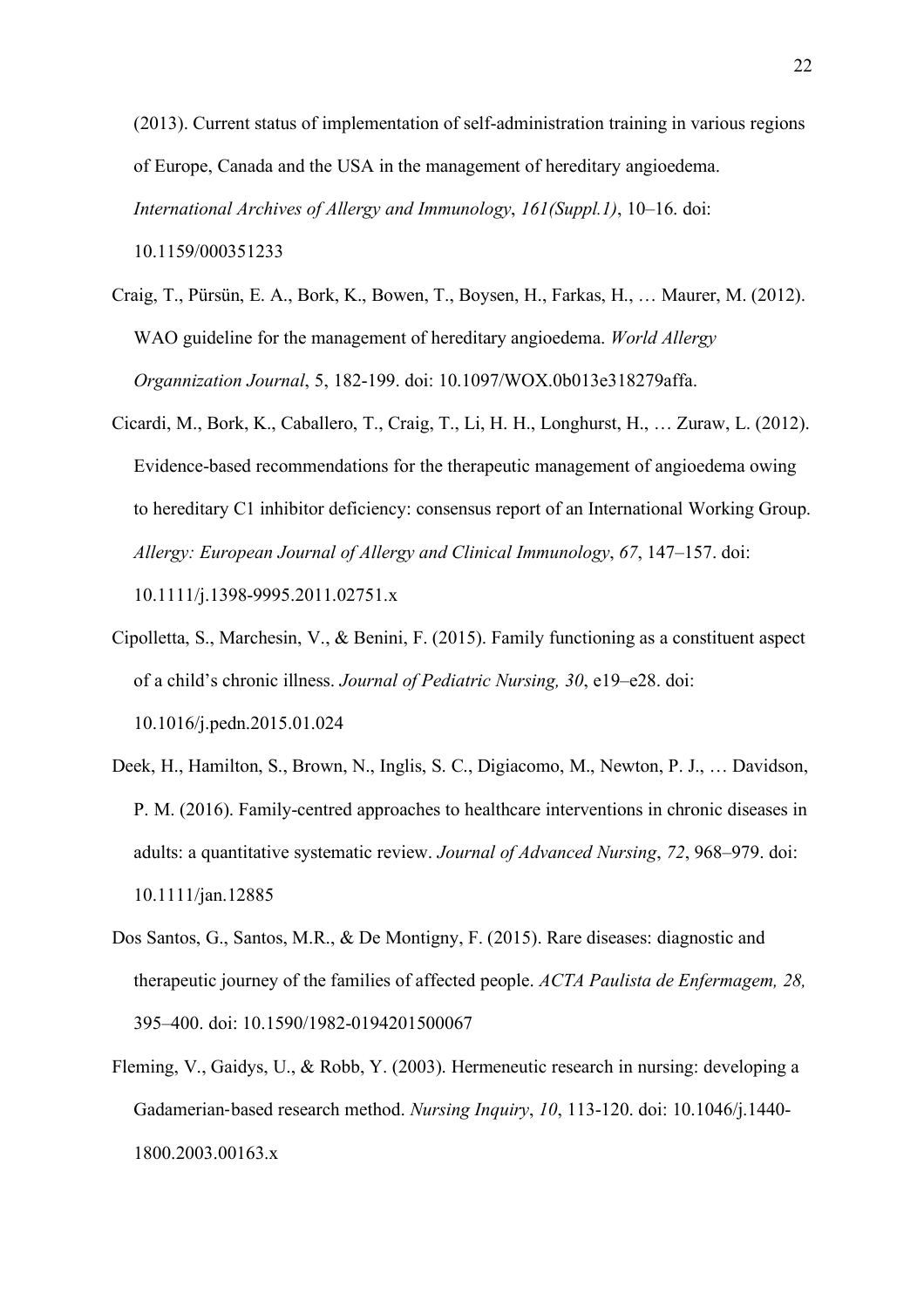Gadamer H.G. (2005). *Verdad y método [True and Method]*. Salamanca: Sígueme.

Garrino, L., Picco, E., Finiguerra, I., Rossi, D., Simone, P., & Roccatello, D. (2015). Living with and treating rare diseases: experiences of patients and professional health care providers. *Qualitative Health Research*, *25*, 636–651. doi:

10.1177/1049732315570116

- Gomide, M. A., Toledo, E., Valle, S. O., Campos, R. A, França, A. T., Gomez, N. P., … Grumach, A. S. (2013). Hereditary angioedema: quality of life in Brazilian patients. Clinics. *Clinics (Sao Paulo)*, 68, 81–83. doi: 10.6061/clinics/2013(01)OA13
- Greenwood, N., Mackenzie, A., Cloud, G., & Wilson, N. (2010). Loss of autonomy, control and independence when caring: A qualitative study of informal carers of stroke survivors in the first three months after discharge. *Disability and Rehabilitation*, *32*, 125–133. doi: 10.3109/09638280903050069.
- Green, J., & Thorogood, N. (2014). *Qualitative methods for health research* (3rd ed.). London: SAGE.
- Hofman, Z. L., Relan, A., Zeerleder, S., Drouet, C., Zuraw, B., & Hack, C. E. (2016). Angioedema attacks in patients with hereditary angioedema: local manifestations of a systemic activation process. *Journal of Allergy and Clinical Immunology, 138*, 359-366. doi: 10.1016/j.jaci.2016.02.041
- Jaradat, S. A., Caccia, S., Rawashdeh, R., Melhem, M., Al-Hawamdeh, A., Carzaniga, T., & Haddad, H. (2016). Hereditary angioedema in a Jordanian family with a novel missense mutation in the C1-inhibitor N-terminal domain. *Molecular Immunology*, *71*, 123–130.
- Knafl, K. A., & Deatrick, J. A. (2003). Further refinement of the Family Management Style Framework. *Journal of Family Nursing*, *9*, 232-256. doi: 10.1016/j.molimm.2016.02.001
- Knafl, K., Deatrick, J. A., & Gallo, A. M. (2008). The interplay of concepts, data, and methods in the development of the Family Management Style Framework. *Journal of*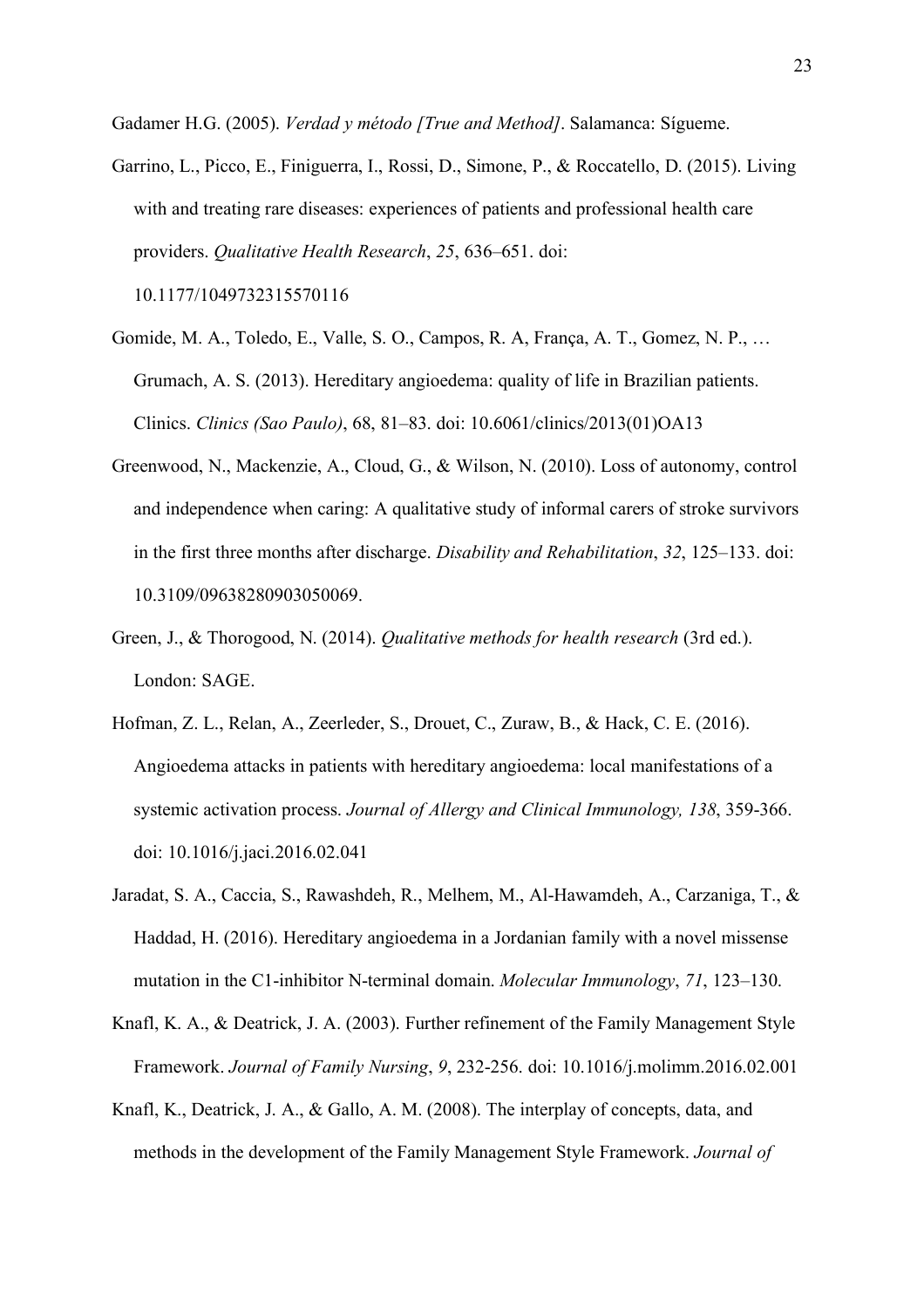*Family Nursing*, *14*, 412-428. doi: 10.1177/1074840708327138

- Knafl, K. A., Deatrick, J. A., & Havill, N. L. (2012). Continued development of the Family Management Style Framework. *Journal of Family Nursing*, *18*, 11-34. doi: 10.1177/1074840711427294
- Lane, C.J., Grant, J.A., & Dougherty D. (2012). Life with hereditary angioedema: then and now. *Postgraduate Medicine, 124*, 144-151. doi: 10.3810/pgm.2012.01.2527.
- Lasek-Bal, A., Holecki, M., Handzlik-Orlik, G., Smertka, M., & Duława, J. (2015). Hereditary angioedema with dominant cerebral symptoms finally leading to chronic disability. *Clinical Neurology and Neurosurgery*, *135*, 38–40. doi: 10.1016/j.clineuro.2015.03.023
- Li, H. H., Moldovan, D., Bernstein, J. A., Reshef, A., Porebski, G., Stobiecki, M., … Riedl, M. (2015). Recombinant human-C1 inhibitor is effective and safe for repeat hereditary angioedema attacks. *Journal of Allergy and Clinical Immunology: In Practice*, *3*, 417– 423. doi: 10.1016/j.jaip.2014.12.013
- Longhurst, H. J., Aberer, W., Bouillet, L., Caballero, T., Maurer, M., Fabien, V., & Zanichelli, A. (2016). The Icatibant Outcome Survey: treatment of laryngeal angioedema attacks. *European Journal of Emergency Medicine*, *23*, 224-227. doi: 10.1097/MEJ.0000000000000292
- Longhurst, H., & Bygum, A. (2016). The humanistic, societal, and pharmaco-economic burden of angioedema. *Clinical Reviews in Allergy & Immunology*, *51*, 230-239. doi: 10.1007/s12016-016-8575-2.
- Lumry, W. R., Miller, D. P., Newcomer, S., Fitts, D., & Dayno, J. (2014). Quality of life in patients with hereditary angioedema receiving therapy for routine prevention of attacks. *Allergy and Asthma Proceedings*, *35*, 371–376. doi: 10.2500/aap.2014.35.3783

MacBeth, L. S., Volcheck, G. W., Sprung, J., & Weingarten, T. N. (2016). Perioperative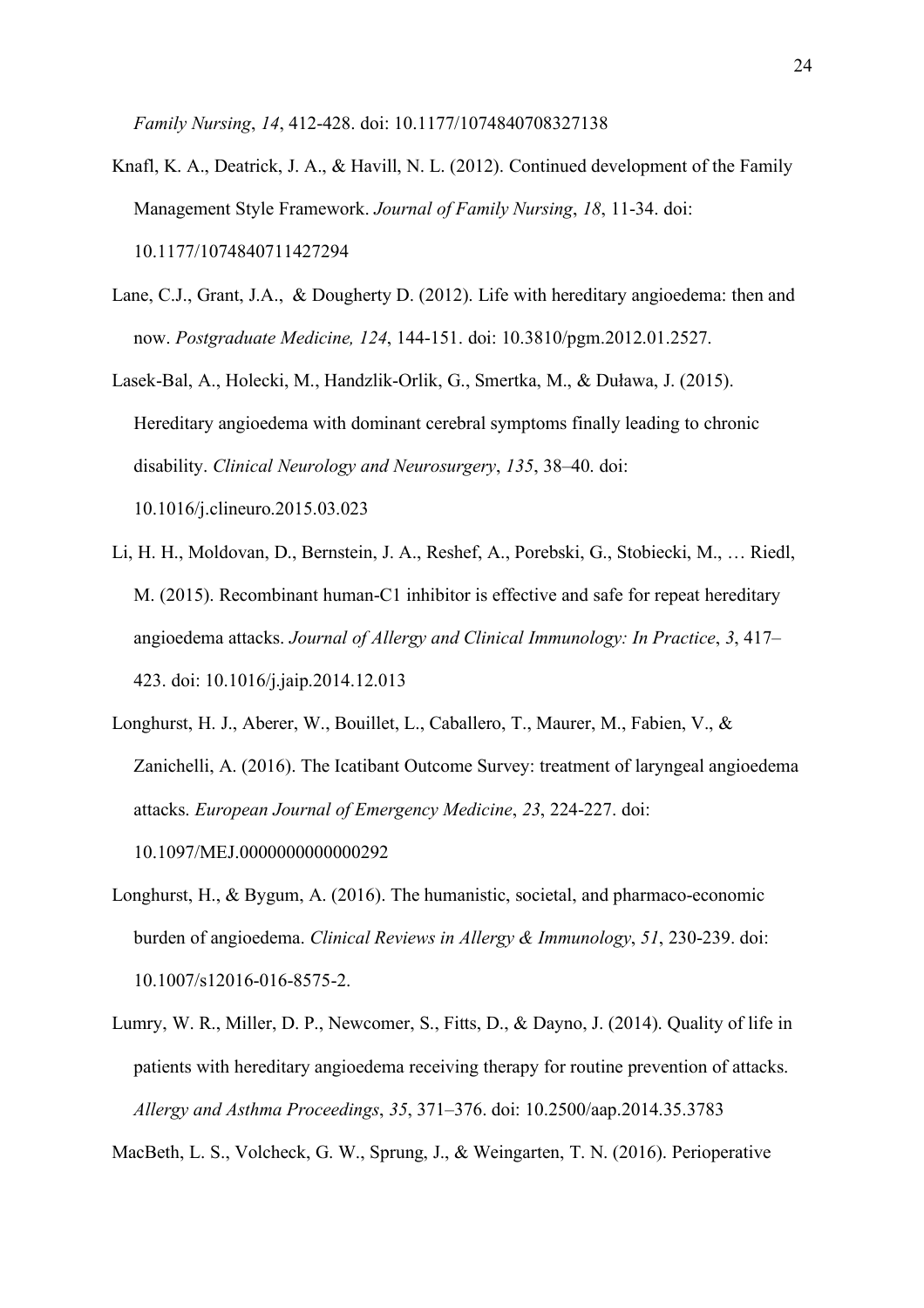course in patients with hereditary or acquired angioedema. *Journal of Clinical Anesthesia, 34,* 385–391. doi: 10.1016/j.jclinane.2016.05.010

- Macginnitie, A. J. (2014). Pediatric hereditary angioedema. *Pediatric Allergy and Immunology*, *25*, 420–427. doi: 10.1111/pai.12168
- Michalík, J. (2014). The quality of life of caregivers who care for a child with a rare disease Perception of changes as a result of care in the Czech Republic. *Procedia - Social and Behavioral Sciences*, *112*, 1149–1159. doi: 10.1016/j.sbspro.2014.01.1279
- Otani, I.M., Christiansen, S.C., Busse, P., Camargo, C.A., Zuraw, B.L., Riedl, M.A., & Banerji, A. (2017) Emergency department management of hereditary angioedema attacks: patients perspectives. *The Journal of Allergy and Clinical Inmunology: in Practice, 5,*  128-134*.* doi: 10.1016/j.jaip.2016.06.029
- Prior, N., Remor, E., Gómez-Traseira, C., López-Serrano, C., Cabañas, R., Contreras, R,… Caballero, T. (2012). Development of a disease-specific quality of life questionnaire for adult patients with hereditary angioedema due to C1 inhibitor deficiency (HAE-QoL): Spanish multi-centre research project. *Health and Quality of Life Outcomes, 20*,10:82. doi: 10.1186/1477-7525-10-82
- Prior, N., Remor, E., Pérez-Fernández, E., Caminoa, M., Gómez-Traseira, C., Gayá, F., … Caballero, T. (2015). Psychometric Field Study of Hereditary Angioedema Quality of Life Questionnaire for Adults: HAE-QoL. *Journal of Allergy and Clinical Immunology: In Practice, 4,* 464-473*.* doi: 10.1016/j.jaip.2015.12.010
- Riedl, M. (2012). Hereditary angioedema therapies in the United States: movement toward an international treatment consensus. *Clinical Therapeutics, 34*, 623–630. doi: 10.1016/j.clinthera.2012.02.003
- Rosland, A.M., Heisler, M., & Piette, J. D. (2012). The impact of family behaviors and communication patterns on chronic illness outcomes: a systematic review. *Journal of*